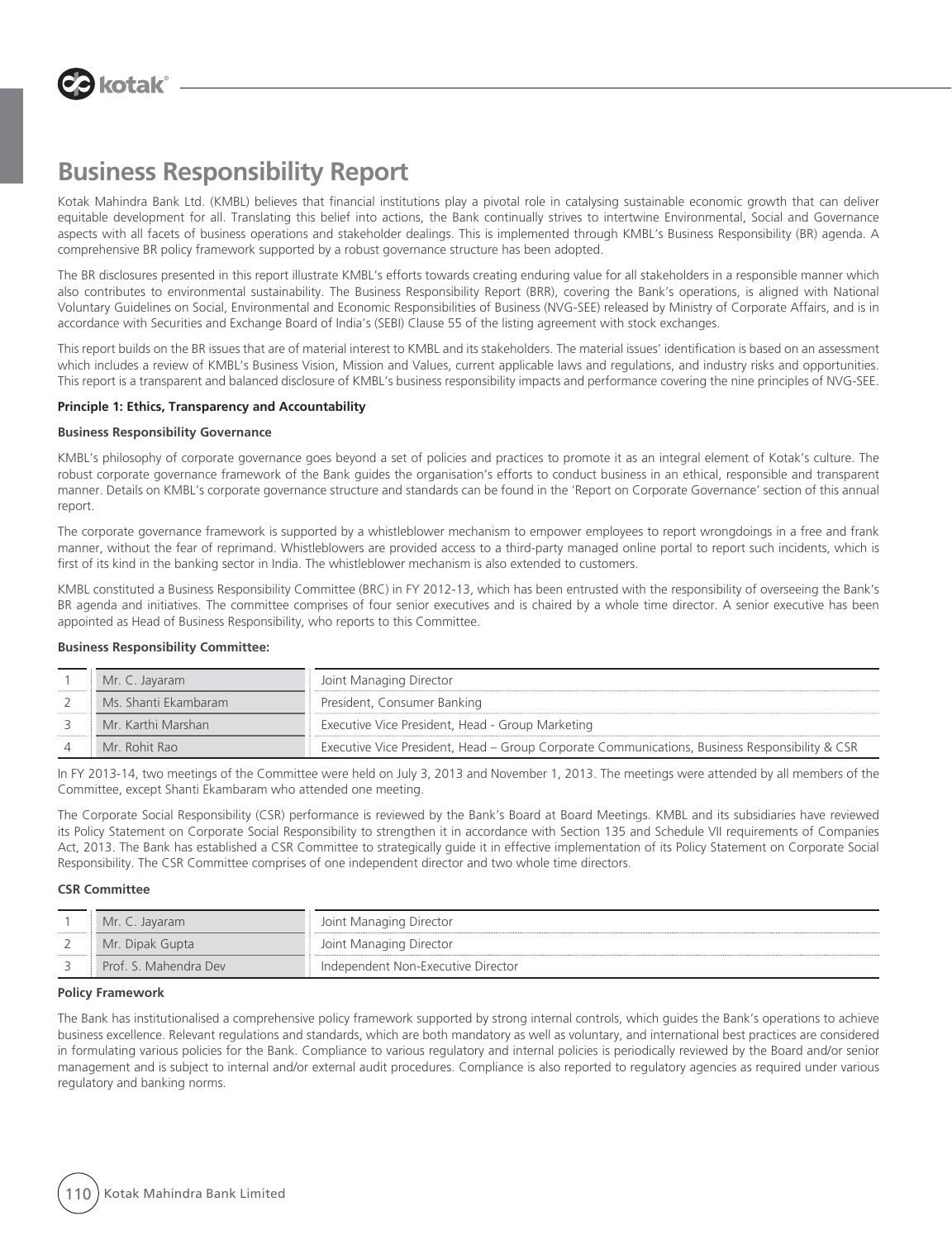| Bigger. Bolder. Better | Financial highlights | Consolidated financial statements | Bank reports and statements |
|------------------------|----------------------|-----------------------------------|-----------------------------|

| Sr.<br><b>No</b> | <b>Business Responsibility Principles</b> | <b>Relevant Policies</b>                                                                                                                                                                                                                                                                                                                                                                                                                                                                                                                                     |
|------------------|-------------------------------------------|--------------------------------------------------------------------------------------------------------------------------------------------------------------------------------------------------------------------------------------------------------------------------------------------------------------------------------------------------------------------------------------------------------------------------------------------------------------------------------------------------------------------------------------------------------------|
| $\mathbf{1}$     | Ethics, Transparency and Accountability   | Code of Conduct (Directors, Employees; Direct selling agents); Ethical Conduct Policy;<br>Vigilance Policy; Whistleblower Policy; Code for Banking Practice; Compliance Policy;<br>Internal Audit Policy; Fraud Risk Management Policy; Operational Risk Management Policy;<br>Stress Testing Framework Policy; Group Enterprise Risk Management Policy; Disclosure<br>Policy, Protected Disclosure Scheme; Policy Statement on Business Responsibility;<br>Intellectual Property Rights Policy; Know Your Customer Policy & Anti Money Laundering<br>Policy |
| $\overline{2}$   | Products Life Cycle Sustainability        | Financial Inclusion Plan; Social Environmental Management System Plan; Policy Statement<br>on Business Responsibility                                                                                                                                                                                                                                                                                                                                                                                                                                        |
| 3                | Employees' Well-Being                     | Recruitment and Separation Policies; Employee Benefits Policies; Leave Policy; Training<br>Policy; Prevention of Sexual Harassment Policy, Policy Statement on Human Rights and<br>Anti-Discrimination; Policy Statement for Health, Safety & Welfare at Work Place; Policy<br>Statement for Environment; Policy Statement on Business Responsibility, Part-time<br><b>Working Policy</b>                                                                                                                                                                    |
| $\overline{4}$   | Stakeholder Engagement                    | Group Corporate Responsibility Policy; Policy Statement on Business Responsibility                                                                                                                                                                                                                                                                                                                                                                                                                                                                           |
| 5                | Human Rights                              | Policy Statement on Human Rights and Anti-Discrimination; Policy Statement on Business<br>Responsibility                                                                                                                                                                                                                                                                                                                                                                                                                                                     |
| 6                | Environment                               | Policy Statement for Health, Safety & Welfare at Work Place; Policy Statement for<br>Environment; Policy Statement on Business Responsibility                                                                                                                                                                                                                                                                                                                                                                                                                |
| $\overline{7}$   | Policy Advocacy                           | Policy Statement on Public-Policy Advocacy; Policy Statement on Business Responsibility                                                                                                                                                                                                                                                                                                                                                                                                                                                                      |
| 8                | Inclusive Growth                          | Group Corporate Responsibility Policy; Policy Statement on Corporate Social Responsibility;<br>Policy Statement on Business Responsibility                                                                                                                                                                                                                                                                                                                                                                                                                   |
| 9                | Customer Value                            | Fair Practice Code; Code for Banking Practice; Fair Practices Code for Lenders; Group<br>Corporate Communications Policy; Third Party Distribution Policy; Protected Disclosures<br>Scheme; Disclosure Policy; Grievance Redressal Policy; Customer's Compensation Policy;<br>Waiver Policy; Policy Statement on Business Responsibility; Intellectual Property Rights<br>Policy; Information Security Management Policy (Apex)                                                                                                                              |

**Principle 2: Products and services designed with environmental and social opportunities**

#### **Financial Inclusion**

Formal banking system is yet to completely penetrate the largely unbanked rural areas of India. Regulators along with financial institutions and other partners have made significant strides in bridging the barriers to formal banking sector among unbanked areas by introducing initiatives like basic savings accounts, Electronic Benefit Transfers (EBT), Direct Benefit Transfers (DBT) etc. KMBL shares the vision of Reserve Bank of India (RBI) for Financial Inclusion (FI) and actively participates in the national FI agenda. KMBL views FI as a potential market opportunity, beyond a mandatory obligation, to expand its network by providing customised products and services for this segment of customers through innovative service delivery mechanism. KMBL reaches out to some of the disadvantaged, vulnerable and marginalised sections of society through this agenda and empowers them with financial solutions that can contribute to poverty alleviation through efficient money management.

KMBL has successfully implemented its three year Financial Inclusion Plan (FIP) introduced in 2010, and has rolled out its new three year FIP in 2013 with renewed vigour. The Bank's Board approved FIP is integrated with its business plans to achieve wider outreach through evolving models and leverage on technology-based solutions. Specialised resources have been deployed to successfully implement FIP.

A total of over 42,000 Basic Savings Bank Deposit Accounts (BSBDA) & Small accounts were added in FY 2013-14, taking the cumulative total to over 3,07,000. KMBL continued the Business Correspondents (BC) arrangement with FINO Fintech Foundation and Manipal Technologies Limited. KMBL and its BC partners work in tandem to create customer awareness relating to the latest financial services offered by the bank. Information on products offered under the FI initiative is also made available in local languages, enabling customers to better understand the products.

In FY 2013-14, KMBL has issued over 16,600 instant Smart Cards (E-Pass book) to BSBDA & Small accounts' account holders. The cumulative smart cards issued till date are over 2,30,000. Until March 31, 2014, cumulatively, the Bank has reached out to around 800 villages with basic banking services through deployment of 215 Customer Service Points (CSP) using the BC model.

The facility of linking bank accounts with the Aadhar number for customers has been popularised during the year to avail benefits of the Direct Benefit Transfer (DBT) scheme among customers by the branches. In FY 2013-14, KMBL has started full-fledged disbursement of Mahatma Gandhi-National Rural Employment Guarantee Act (MG-NREGA) wages at three districts of Chhattisgarh namely Balodabazar, Bilaspur and Mungeli. Under this initiative, the Bank has opened over 1,53,000 cumulative Basic Savings Bank Deposit Accounts (BSBDA) with Smart Cards, deployed 133 Customer Service Points (CSP) for beneficiaries spread across nearly 500 villages and have successfully disbursed payment of over  $\bar{\tau}$  16 crore.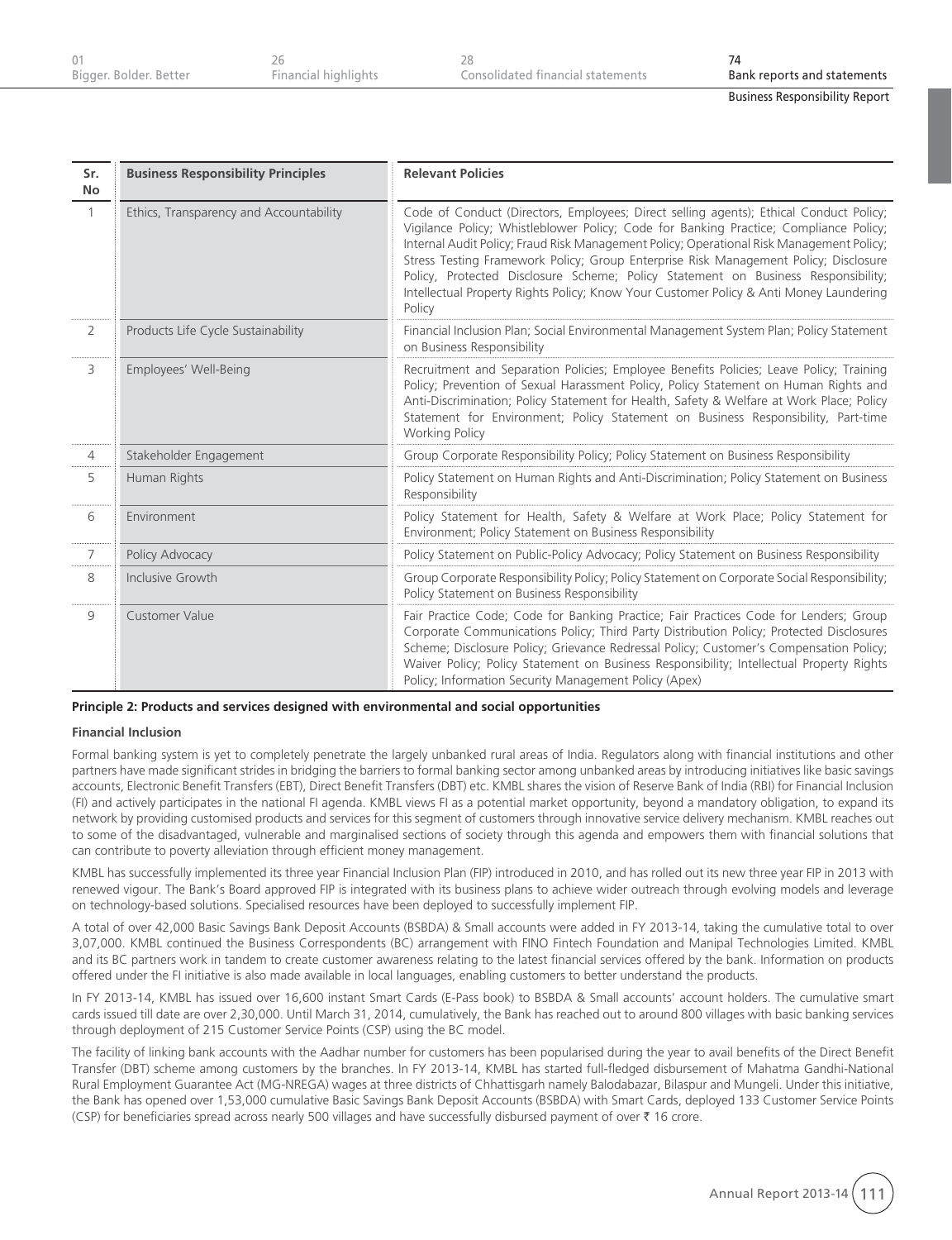

*KMBL Business Correspondent-Customer Service Point at Bilaspur District Chhattisgarh for MG-NREGA led FI*



*Uday Kotak, EVC and MD and Dr. K. C. Chakrabarty, Deputy Governor, Reserve Bank of India launch Kotak Samridhi – financial inclusion programme for milk producing farmers*

KMBL has made progress in executing its rural India strategy. The Bank views rural India as an opportunity, and not only as a means to fulfil its agriculture and priority sector lending obligations. It has during the year increased its presence by adding four agriculture specialised branches and 137 branches in tier 2 to 6 towns. This will help the Bank get closer to its customers and provide better services. The Bank has a strong presence in tractor financing. The bank's agriculture portfolio, besides tractor finance, includes agri processing units, traders in grain and pulses, exporters, warehouses and cold storage. The agri-business solutions are designed to capture the complete agriculture value chain (end-to-end) and provide multiple financial options of superior value. The Bank has also successfully been able to leverage its in-depth understanding of the customer's business practices and seasonal variations in creating customised banking products to meet customer needs.

#### **Kotak Samridhi – Financial Inclusion for milk producing farmers**

KMBL is committed to the national Financial Inclusion agenda and continually seeks to explore opportunities to bring formal banking system a step closer to rural populace. The Bank's committed and concerted efforts with Amul Dairy and National Payment Corporation of India (NPCI) have resulted in the launch of Kotak Samridhi – a financial inclusion programme for milk producing farmers. Through this initiative, farmers of registered milk unions receive payments against supply of milk through the Bank using Card Products / accounts. Kotak Samridhi is a first-of-its-kind financial inclusion initiative to be launched on NPCI's RuPay platform. Farmers benefit from transparent transactions and reduction in inefficiencies of physical cash handling. They also have access to NPCI's RuPay ATM and POS network. The phase I of the initiative will eventually benefit 7,000+ milk producing farmers of registered milk unions in 78 villages in select few districts including Hooghly & Bardhaman of West Bengal state. The success of the initiative is a testimony of the extensive engagement done by the Bank with milk unions to integrate their expectations through product solution development. The Bank is geared up for the phase II of the initiative in the state of Gujarat. Extending the same thought process, the Bank is also exploring such initiatives to integrate formal banking channels / products with procurement practices at various unique market places.

Tractor financing is another key solution that the Bank offers to rural customers. Tractors play a crucial role in farm mechanisation and transportation of agricultural goods and other materials. The success stories of some of the tractor financing customers stand testimony to how tractor financing can transform meagre incomes to sustainable livelihoods.

#### **Making a difference**

Valmik Rambau Datrak is a small farmer in Chalisgaon village of Maharashtra. The Bank supported him through a tractor finance loan for cultivating his rainfed agricultural land. The relationship of the Bank did not just end with him but also continued with his next generation. The Bank has now supported his son in establishing his transport business through a commercial vehicle loan. Both father and son are proud customers of KMBL and have prospered in agriculture and transportation businesses.



Sunil Shriram Patil and his father pursue agriculture for livelihood. Sunil's father was a traditional farmer who had little knowledge of mechanised farming methods. Sunil convinced his father to pursue mechanised farming and got a tractor loan from KMBL, which helped them improve their crop productivity significantly. Seeing this as an opportunity in his village and in surrounding areas, Sunil wanted to explore the idea of tractor renting business. KMBL believed in him and supported him to purchase an additional tractor for his rental business. With growing demand for such rentals in the village, Sunil now has expanded his business with two more tractors through loans from the Bank. KMBL is proud to support such enterprising people who create their own success path.

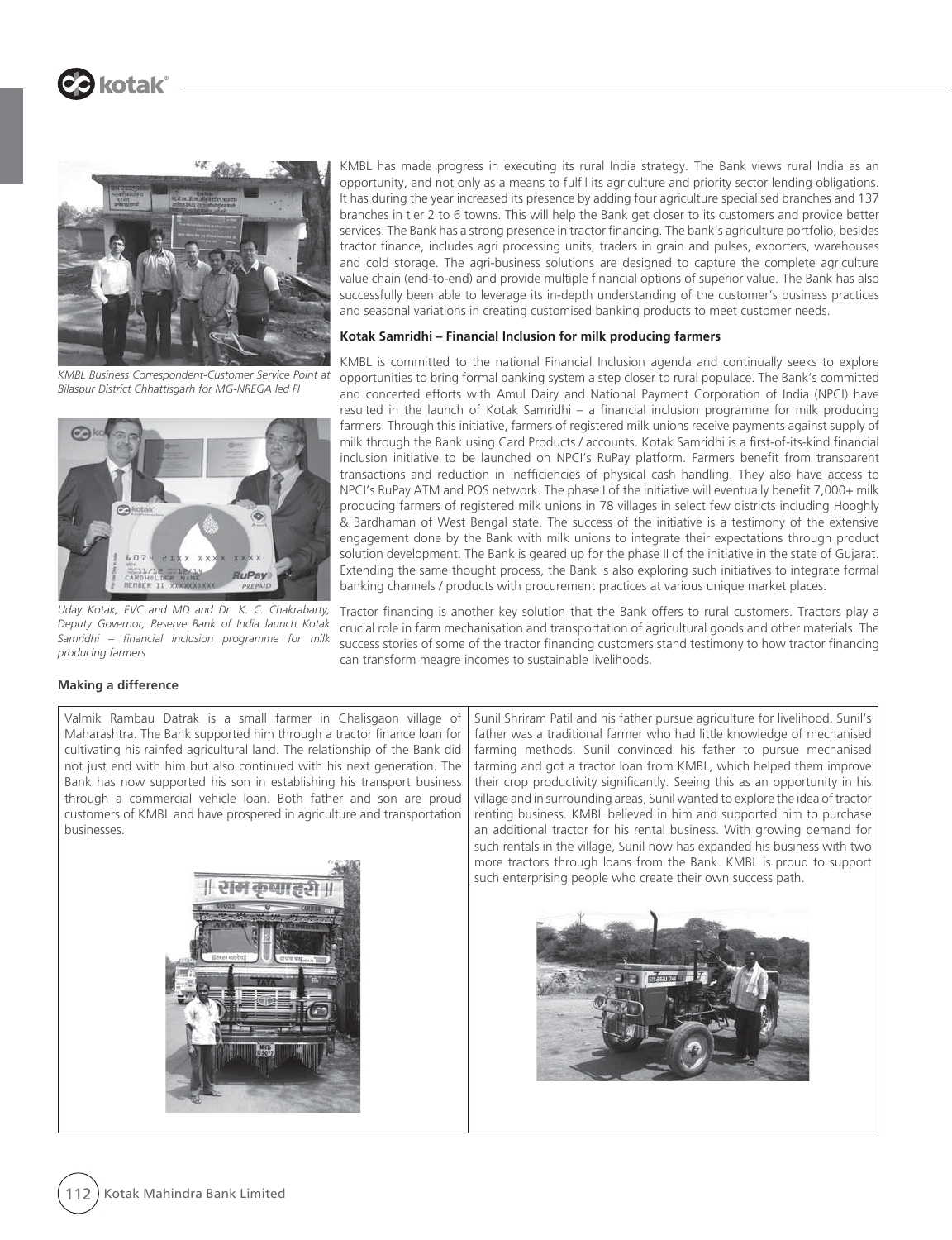## **Principle 3: Employee well-being**

#### **Employee development and well-being**

The diverse and vibrant workforce fuels the growth engine of the Bank. Employee well-being and holistic development are cornerstones of the Bank's people agenda. The people policies of the Bank endeavour to provide an inspiring work environment that is safe, secure, non-discriminatory and to reward them with definitive career paths.

The Bank's HR processes are aligned to its Employer Value Proposition 'FLAME' and business outcomes.

F - Focus on results

- L Opportunity to work with senior leadership of the organisation
- A Active involvement/inclusiveness
- M Maximum challenge and
- E Entrepreneurial creativity

Talent development and acquisition is prime focus of the Bank's people agenda. The talent management processes aim to build stability and scalability at all levels of the organisation. Towards this end, individual development plans are aligned to organisational talent management plans. The Bank has two talent review committees, one at the apex level comprising the CEO, Directors and Presidents, for senior leadership talent, and another comprising Business Heads for managers at middle management levels. The Bank lays high emphasis on levels of employee engagement and strives to enhance these processes. Gender diversity is one of the focus areas for the Bank. The Bank has gender ratio of 81:19 (male:female).



*Shanti Ekambaram, President, Consumer Banking inaugurates the Banks' All-women batch of Kotak* 

In FY 2011-12, the Bank launched the Kotak Probationary Officer (KPO) programme in partnership with Manipal University to train and groom talent before hiring them for various relationship and customer facing roles. In FY 2013-14, the Bank has integrated its gender diversity agenda with the KPO programme by launching the first 'all-women batch' of the course.

The Bank has also launched Kotak Junior Probationary Officer programme this year in partnership *Probationary Officer course*with Institute for Technology & Management (ITM). The programme aims to attract and train local

talent to be 'Day One' ready for specific frontline sales role of Assistant Acquisition Manager. The training is delivered by mix of ITM and KMBL faculty and is currently conducted at three ITM centres at Vadodara, Warangal and Noida.

The Bank takes great pride in nurturing and grooming some of finest talent in the industry. Leadership development at KMBL focuses on continually providing a sustainable and stable environment for its talent to learn and grow. The emphasis of nurturing home grown talent at the Bank is best exemplified by the fact that many from the senior leadership, including the apex management committee - 'Operating Management Committee' members, have been associated with the Group for more than 15 years and most functional / business heads and leaders have been with the organisation for over a decade. The Bank's employee retention rate is amongst the best in the industry and is well respected in the country for the quality and stability of its talent.

KMBL has designed various levels of leadership platforms like Kotak Leadership Team (KLT), Kotak Initiatives Team (KIT) and Regional Forums (RF). These leadership forums enable senior leaders to gain a holistic overview of people practices and operational processes through cross-functional reach of leadership within the organisation's human resource base.

The Bank has introduced Part-time Working Policy for select specific roles in phone banking, back-office operations and branch service. The employee can choose to opt for reduced work hours and part-time employment for fixed tenure which can later be converted into full-time employment after completion of a fixed tenure. To promote female employee growth in the organisation, the Bank extends flexi-working arrangements (part-time, work from home or work from nearest branch) on a case-to-case basis.

#### *Strisangini* **– for women, by women**

*Strisangini*, an in-house women cell at KMBL, was launched on March 8, 2013 (International Women's Day). The cell encourages female employees to have open dialogue and seek guidance on professional and personal issues from other members of the cell - their female colleagues from the Human Resources team. Cell members are available on call or in person for the dialogue. Apart from acting as a sounding board for women seeking support, *Strisangini* members also actively reach out to certain specific employees like women who have returned from long leave/maternity leave in order to check if they have any issues settling down in work after a long period of absence. Any issues that are noticed are taken up by the cell members with relevant HR/Line Managers for necessary corrective measures.

*Strisangini* members have also initiated a mass mentoring programme "Womentoring@kotak" since November 2013. Through this programme, sessions are conducted by senior women leaders both from within Kotak Mahindra Group and the industry in general to address a group of 100 to 200 female employees on personal and professional aspects of becoming a successful professional and leader. Three such sessions have been conducted so far in Mumbai and Bangalore. More than 350 women employees have been covered through these three programmes conducted by the Bank's senior leader Shanti Ekambaram.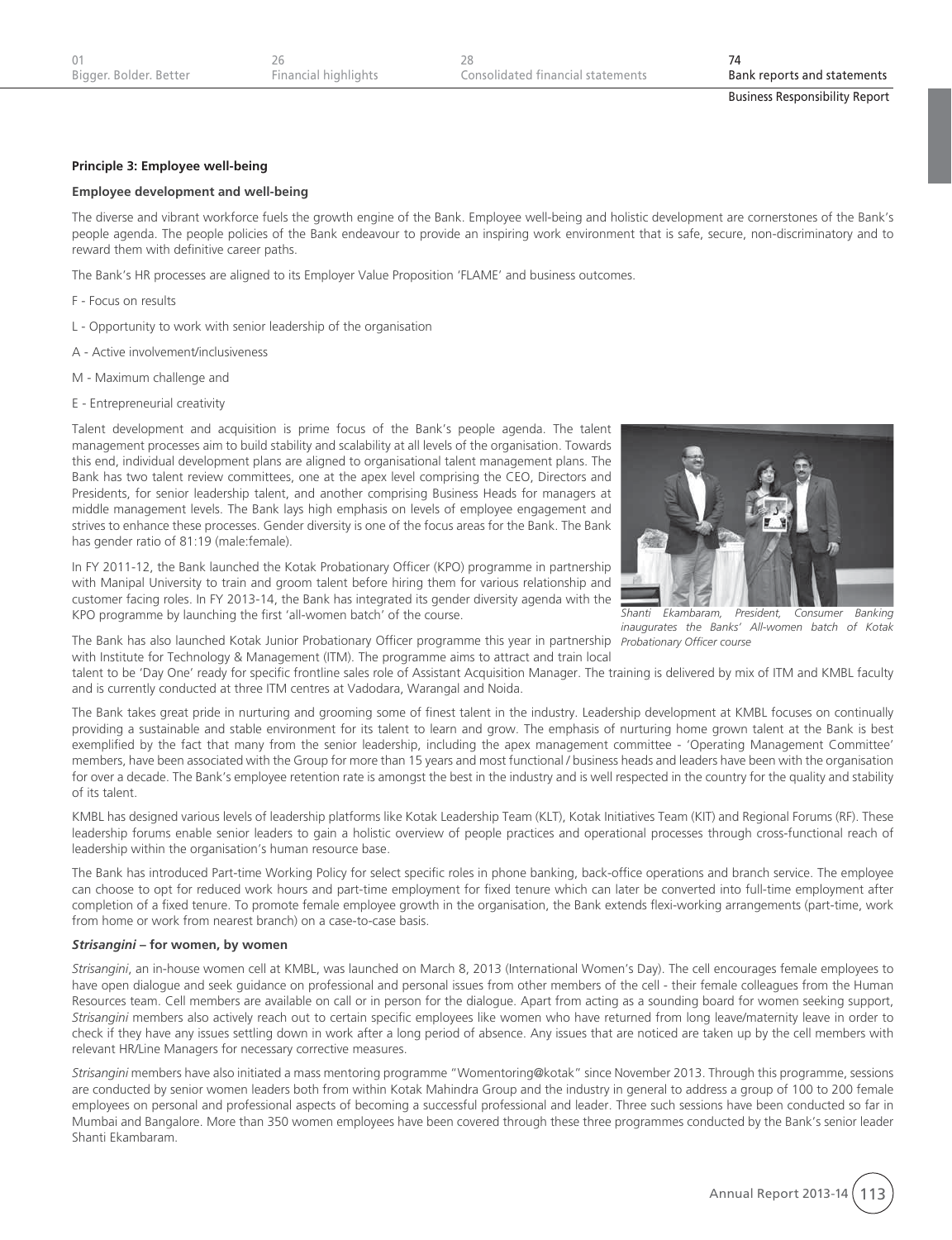# **J** kotak®

A zero-tolerance approach is adopted for issues concerning discrimination and harassment. The Bank censures any behaviour of discrimination and harassment and has adopted zero-tolerance approach towards such incidents. The Bank has also revised its Prevention of Sexual Harassment Policy in accordance with the statutory requirements of The Sexual Harassment of Women at Workplace (Prevention, Prohibition and Redressal) Act, 2013. All sexual harassment complaints are diligently reviewed and investigated by a sexual harassment committee.

#### **Workplace safety and security**

The Bank has Policy Statement for Health, Safety and Welfare at Workplace to promote safety and security of employees, contract staff and visitors. Employees and contract staff are regularly trained and provided with awareness on safety and security measures. The induction programme for all employees includes sessions on physical security, general fire safety and building evacuation. Each floor/department at corporate offices at Kotak Infiniti, Malad (East) and 27BKC, Bandra Kurla Complex (BKC) in Mumbai has floor marshals assigned who are trained to handle emergency situations in the building. Mock drills are conducted once in six months at corporate offices. The branch workforce is trained by the administration personnel who regularly visit branch offices. Training is provided to security personnel on various security threats and risks, handling emergency situations including topics such as assisting disabled people in such situations. The Bank's corporate offices are equipped with a trauma centre with everyday/on-call doctor facilities. The office furniture is ergonomically designed and BIFMA (Business & Institutional Furniture Manufacturers Association) certified.



*Workplace on first aid for employees*

#### **Contractual workforce**

The Bank has conducted a special training during the year for its employees on road safety. The training imparted covers aspects of road safety, defensive training, vehicle maintenance and health check. The Bank has also extended this training to chauffeurs of Bank employees to engage them on road safety. The programme was also used to deliver content on chauffeur personal grooming along with aspects of road safety, defensive driving, first aid and vehicle maintenance. For the first time chauffeurs not only got an opportunity to undergo a formal training programme but were also awarded with Government approved skills certificate, as well as a monetary reward. The programme was conducted by Motor Education and Training Association in partnership with National Skills Development Corporation.

KMBL has taken measures to ensure safety and security of women employees. Female employees at the Bank's corporate office at BKC were trained on handling portable fire extinguisher, reacting to emergency situation and identifying hazards as part of the evacuation training. The Bank has also deployed additional security guards at secluded areas near its BKC office and also provides them preferential parking at its BKC office.

KMBL has stipulated contract clauses with all contractors to ensure that statutory requirements for contract labour wages and welfare are strictly adhered to. A pre-audit team audits Bank's third party manpower providers for compliance to statutory requirements and the Business Control Unit reviews procedures related to issues like minimum wage payments. Monthly meetings held with vendors/contractors serve as a platform for dialogue between vendors/contractors and the bank, and records vendors and contractors' suggestions and grievances. All reported grievances are tracked and resolved. Statutory requirements on wage payments/Provident Fund (PF) payments by vendors are verified through collection of payment proofs. The Bank also ensures that no underage or child worker is employed by contractors at its premises.

#### **Principle 4: Stakeholder engagement**

#### **Materiality and Stakeholder Engagement**

The Bank is associated with myriad stakeholders who are vital for its success and growth. Stakeholder engagement at KMBL is a constructive process to enable the Bank to devise strategies that mirror stakeholder expectations and address their concerns. The Bank has adopted customised formal and informal mechanisms to engage with various stakeholders. Outcome of these engagement mechanisms form a critical input for Bank's business planning and improvement. The improvements made are then communicated to the stakeholders, where deemed necessary. The Bank honours information requirements of its stakeholders as and when they seek information and strive to provide them reliable information. These efforts are in addition to the mandatory disclosures required by law.

#### **Stakeholder engagement map**

| Who do we<br>engage with?     | How do we engage?                                                                          | How frequently do<br>we engage?                                                                                         | What do stakeholders have dialoque on? Who is responsible?                                                                                                                                                                                                                                                                                                                                                                                              |  |
|-------------------------------|--------------------------------------------------------------------------------------------|-------------------------------------------------------------------------------------------------------------------------|---------------------------------------------------------------------------------------------------------------------------------------------------------------------------------------------------------------------------------------------------------------------------------------------------------------------------------------------------------------------------------------------------------------------------------------------------------|--|
| Investors and<br>Shareholders | Emails, letters, investor<br>grievance cell, media, company and on a need basis<br>website | Annually, Quarterly<br>take place concerning<br>shareholders e.g.<br><b>Extraordinary General</b><br>Meeting (EGM) etc. | shareholder returns Investor relations<br>l Financial<br>results.<br>and dividends, issues related to shares' team, Secretarial team<br>i.e. During events that lissue, transfer and dividend payouts. Post<br>the quarterly results, a conference all is<br>held wherein the senior leadership team<br>participates and the call is open to all investors<br>and analysts. The transcript of the call is also<br>made available on the bank's website. |  |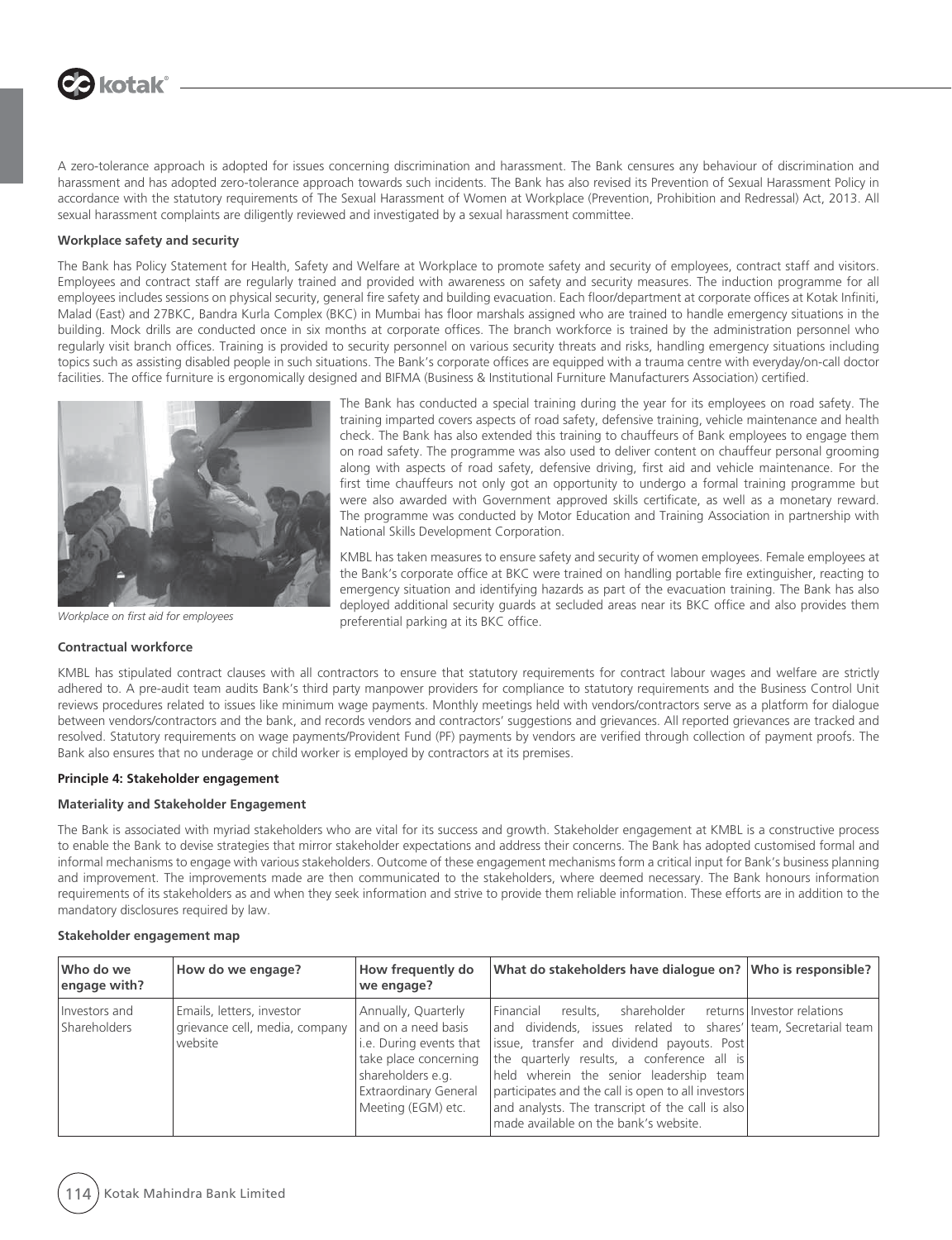| Bigger. Bolder. Better | Financial highlights | Consolidated financial statements | Bank reports and statements |
|------------------------|----------------------|-----------------------------------|-----------------------------|

| <b>Business Responsibility Report</b> |  |
|---------------------------------------|--|
|                                       |  |

| Who do we<br>engage with?                   | How do we engage?                                                                                                                                                                                                                                                                    | How frequently do<br>we engage?                     | What do stakeholders have dialogue on?                                                                                                                                                                                                                                                         | Who is responsible?                                         |
|---------------------------------------------|--------------------------------------------------------------------------------------------------------------------------------------------------------------------------------------------------------------------------------------------------------------------------------------|-----------------------------------------------------|------------------------------------------------------------------------------------------------------------------------------------------------------------------------------------------------------------------------------------------------------------------------------------------------|-------------------------------------------------------------|
| Customers and<br>Clients                    | One-on-one interactions,<br>customer satisfaction surveys,<br>customer grievance cell,<br>customer meets, customer help-<br>lines/toll-free numbers, media,<br>company website                                                                                                       | On-going and need<br>based                          | Customer service quality, investment returns, Relationship<br>product features and benefits, technology<br>interface for banking experience                                                                                                                                                    | managers, Branch<br>staff, Customer<br>Service Quality team |
| Employees                                   | Induction programme, e-mails,<br>town halls, skip-level meetings,<br>leadership meetings, employee<br>engagement initiatives, rewards<br>and recognition programmes,<br>employee grievance cell,<br>intranet, employee satisfaction<br>surveys, employee volunteering<br>initiatives | On-going and need<br>based                          | Company policies and procedures, employee Human resources<br>welfare issues, performance appraisal and team, Corporate<br>rewards, training and career development, Social Responsibility<br>workplace health, safety and security, team<br>community development and employee<br>volunteering |                                                             |
| Government and<br>Regulators                | Company regulatory filings,<br>compliance statements,<br>meetings, letters, emails                                                                                                                                                                                                   | As per regulatory<br>requirements and need<br>based | License request and renewals, compliance Cross functional team<br>to regulatory requirements, participation<br>in Government financial sector plans and<br>programmes                                                                                                                          |                                                             |
| Suppliers and<br><b>Business Associates</b> | Meetings, emails, letters,<br>supplier and business associates<br>performance reviews                                                                                                                                                                                                | On-going and need<br>based                          | quality<br>Product/Service/Technology<br>support, contract commercial and technical departments dealing<br>terms and conditions, minimum wage with suppliers and<br>payments, supplier and business associates' business associates,<br>statutory compliances                                  | and Respective<br>Commercial and<br>procurements team       |
| Communities and<br><b>NGOs</b>              | Community development<br>initiatives, proposals and<br>requests for new initiatives/<br>funding                                                                                                                                                                                      | Need based                                          | Community needs, financial/infrastructure/ Corporate Social<br>human/organisational support                                                                                                                                                                                                    | Responsibility team                                         |
| Media                                       | Advertising, media interactions/<br>interviews/responses, meetings,<br>emails                                                                                                                                                                                                        | On-going and need<br>based                          | Marketing<br>advertising<br>and<br>through<br>information<br>disclosure<br>viewpoints on industry and company related communications team<br>opportunities and issues                                                                                                                          | agenda, Marketing<br>media, team, Corporate                 |

KMBL's businesses are guided by a comprehensive media and communications policy for all its external and internal communications. The Bank adheres to regulatory statutes as well as internal policies regarding marketing, communications, sponsorship, promotion and event management. The Bank respects all genders, communities and the embedding of a secular outlook and all its communications must pass through these filters before publication.

#### **Principle 5: Human Rights**

#### **Human Rights**

KMBL's philosophy towards respecting human rights and upholding the dignity of every individual associated with the Bank is detailed in its Policy Statement on Human Rights. The Bank strives to provide a non-discriminatory and harassment-free workplace for all employees and contract staff. All employees and contract staff are empowered to report any incidents of discrimination and harassment. The Bank does not employ child labour and its recruitment policies ensure that all employees are free to choose to be associated with the firm. Statutory compliance of all contractors on minimum wage payments is reviewed and monitored. The security personnel are trained to prohibit the entry of under age or child workers in any of the Bank's premises. Through the induction programme and regular communication regarding Kotak's values, the Bank sensitises its employees and contractors on aspects of human rights.

#### **Principle 6: Environment**

#### **Green Endeavours**

The Bank is cognizant of its role as a key financial institution to promote environmental sustainability. It has a two-pronged approach towards environmental sustainability – promoting adoption of environmentally sustainable technologies and processes through its lending and investment decisions, and reducing the Bank's own environmental footprint.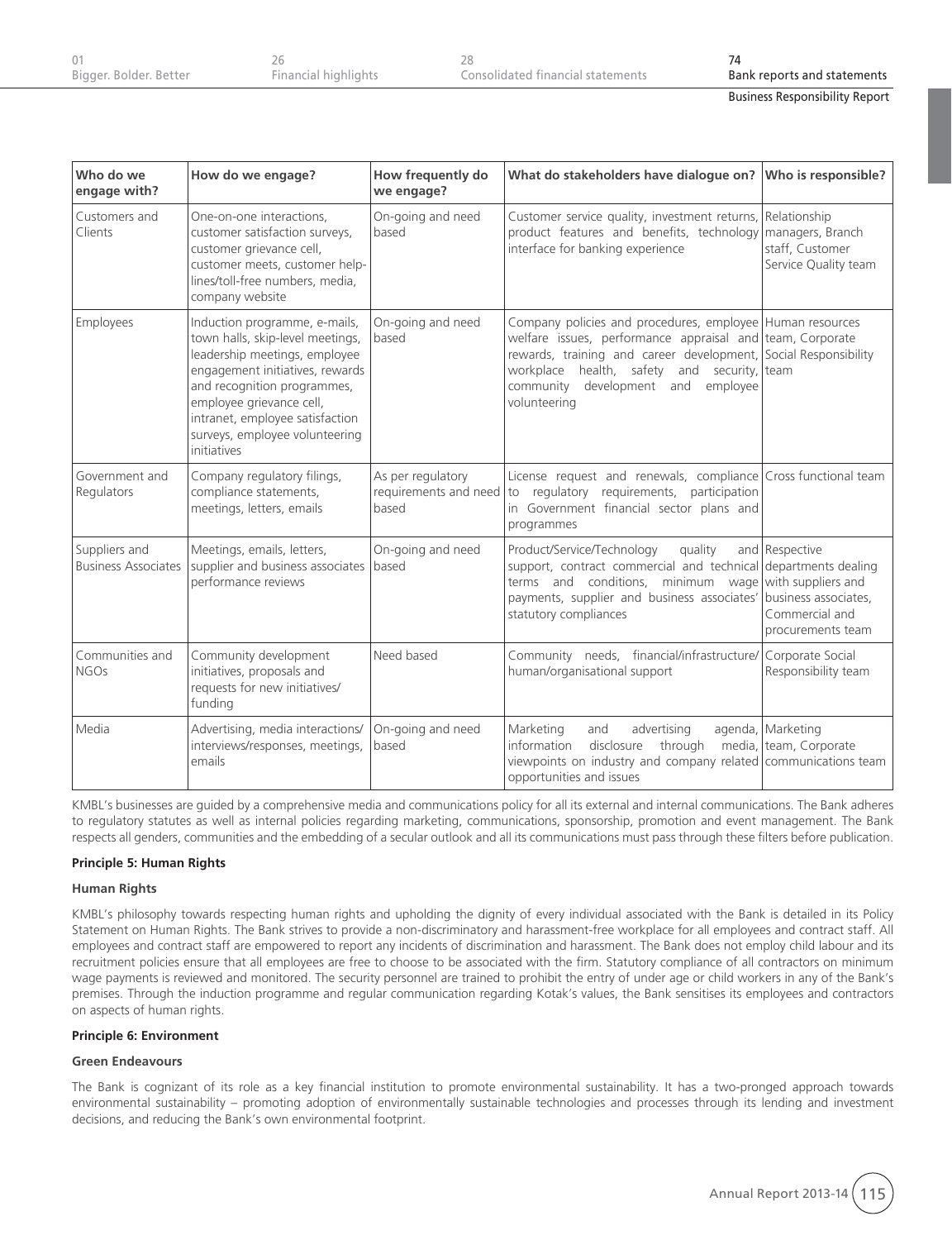

The Bank strictly adheres to RBI's mandate on negative screening list for investments which includes no financing/re-financing for projects/industries that deal in banned wildlife products. The list also includes polluting projects/industries unless they have relevant clearances from Ministry of Environment and Forests and Pollution Control Boards. The Bank, under this mandate, also does not extend financing/re-financing for setting up new units consuming/ producing Ozone Depleting Substances (ODS) such as Chloro Fluoro Carbon (CFC), Halons and units manufacturing aerosol products using CFCs. The Bank checks for all relevant clearances on environment as part of project appraisal process before making lending decisions. KMBL has also established a Social Environmental Management System Plan (SEMSP) to evaluate the social and environmental risks of eligible borrowers for IFC Line of Credit. The SEMSP is developed based on the IFC (International Finance Corporation) Sustainability Framework and Performance Standards. SEMSP guides the credit risk assessment team to evaluate the social and environmental risks as part of overall credit risk assessment.

KMBL takes continual measures to mitigate and reduce environmental impact of its operations. Being in the service sector, the Bank has limited material environmental impacts and hence focuses primarily on building energy efficiency, data centre efficiency and resource (paper) optimisation as part of its internal green agenda.

KMBL has taken significant strides in implementing various e-initiatives across the Group. The initiatives have enabled the Bank deliver better customer service by providing access to on-the-go statements through e-statements, and also help the cause of resource conservation. To further contribute through e-statements, the Bank, through 'Think-green' initiative, has partnered with Grow-Trees.com to plant a sapling for every e-credit card statement registration on behalf of customers. A total of 30,521 saplings, an 83% increase over the previous year, were planted during the year.

Various resource optimisation projects have been undertaken within the organisation to leverage technology and eliminate usage of paper and optimise paper requirement for forms, letters and statements. In addition to environmental benefits, these initiatives have also resulted in cost savings for the Bank. The list of such initiatives has been provided in the Bank's Business Responsibility Report for FY 2012-13. The Bank continues to encourage the shareholders to opt for electronic copies of the annual report instead of physical copies.

The green initiatives contribute to following estimated reduction of impact on environment:

- 88 tonnes of paper saved
- 362 tonnes of wood saved; equivalent to saving 2,327 trees from being cut for paper
- 84 lakh litres of water saved
- 925 Mega Watt Hours (Mwh) of net energy saved
- $\bullet$  246 tonnes of GHG (greenhouse gas) emissions avoided
- 85 tonnes of solid waste avoided

*Source: www.papercalculator.org*

#### **Green operations**

Data centres are one of largest energy consumers across Bank's operations. The Bank has optimised the Data Centres facility into a single facility in 2009 to leverage system efficiencies and exercise better control on energy performance of the Data Centre. Various continual improvement initiatives are driven to enhance the energy performance of the Data Centre.

Initiatives such as high and medium density server rooms, server virtualisation, server consolidation, cold aisle containment, managing optimal levels of inlet temperature, etc. have yielded good results to reduce the energy intensity of Data Centre and contribute towards environmental sustainability.

The Bank focuses on improving its office building efficiency to consume fewer resources and save more energy. The two corporate offices of the Bank - Kotak Infiniti, Malad (East) and 27BKC, which together have the maximum employee footprint, have incorporated green building features at the design stage itself. The Kotak Infiniti office has occupancy and day-light sensors, energy efficient chillers and CFL lighting solutions to reduce energy demand. Further, the Bank has made conscious efforts to switch to energy efficient LED lighting through phase-wise replacement of CFL lighting. Part switching off of central air conditioning at defined intervals and after business hours helps the Bank reduce air conditioning load without compromising on the office comfort conditions. Indoor Air Quality (IAQ) sensors monitor CO<sub>2</sub> levels and are directly linked to fresh air ducts to ensure indoor air quality is optimum. The fresh water intake is reduced at both office premises by recycling wastewater and reusing this treated water for toilet flushing and gardening. This is supplemented by efforts to harvest rainwater through rainwater collection tanks at both offices, and ground water recharge at BKC office. The used paper generated is disposed through paper recyclers. Kitchen waste generated at the Kotak Infiniti and 27BKC premises is donated to a trust which composts kitchen waste and uses it as manure. The used oil generated from diesel generator is disposed through vendors, approved by the Pollution Control Board (PCB). The office furniture and carpets used at Kotak Infiniti and 27BKC offices are made of emission-free, recyclable materials. The Bank has completed a thermography audit to assess the health of cables and joints at Kotak Infiniti. It has also initiated detailed energy audit for the building premises to explore energy saving opportunities. Being a green building, the 27BKC office is pre-certified for LEED (Leadership in Energy and Environmental Design) Silver rating and is expected to get the final certification soon. It also utilises 100% LED lighting solutions.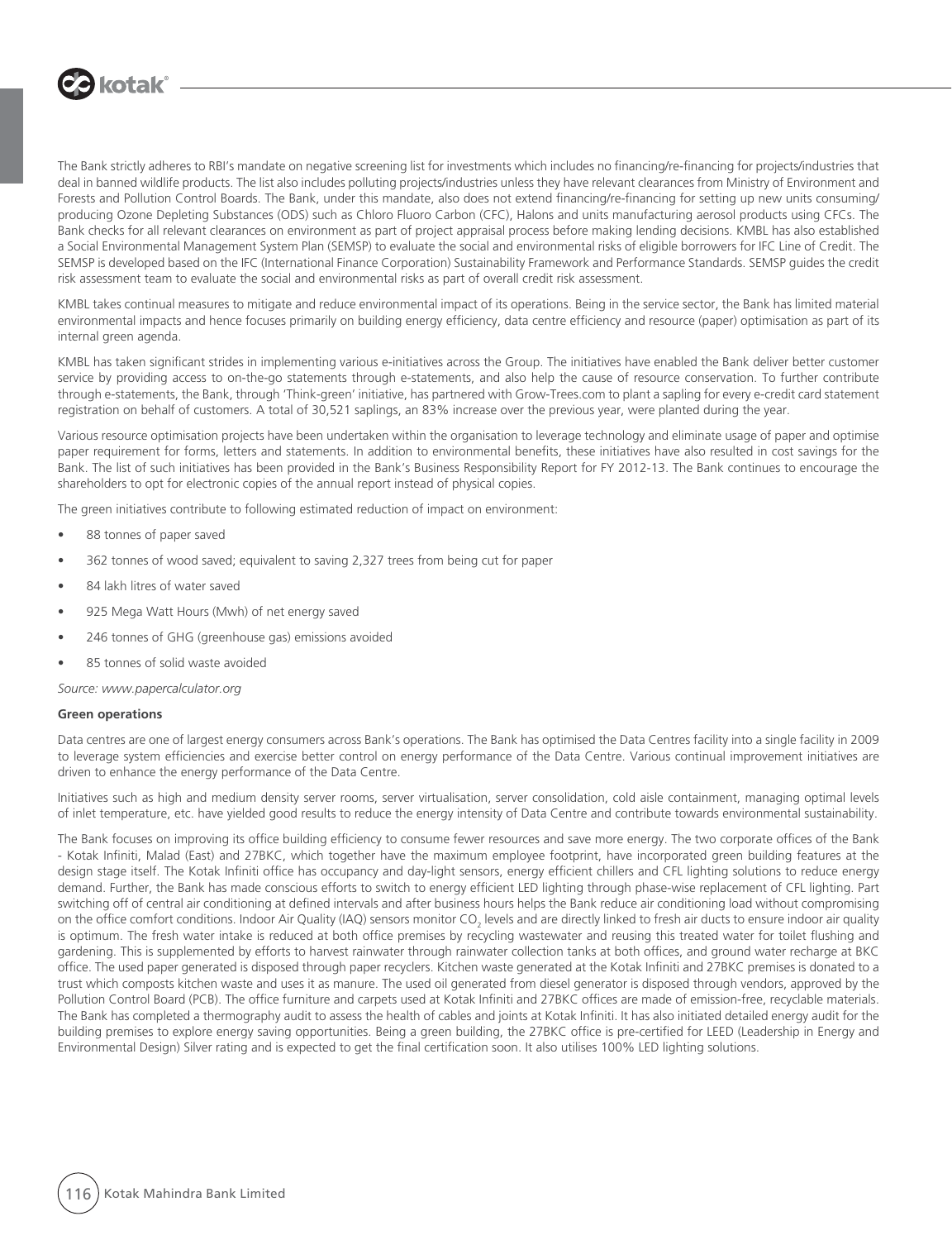| Bigger. Bolder. Better | Financial highlights | Consolidated financial statements | Bank reports and statements           |
|------------------------|----------------------|-----------------------------------|---------------------------------------|
|                        |                      |                                   | <b>Business Responsibility Report</b> |

## **The Bank's Environmental Performance1 :**



<sup>1</sup> The environmental performance of the Bank is reported for its corporate offices in Malad and BandraKurla Complex in Mumbai. These corporate offices also house other *Kotak Mahindra group entities* 

The Bank's electricity, carbon emissions from electricity and water consumption have increased compared to last year primarily due to the commencement of the Bank's new office in BKC, Mumbai. The performance reported for 2012-13 only included performance of Kotak Infiniti office while this year, the scope has been expanded to include the BKC office.

#### **Principle 7: Public policy advocacy**

#### **Policy advocacy**

KMBL endeavours to be involved in making sound policy decisions, to drive change and foster public policies that are beneficial to the banking industry and the nation as a whole. The Bank and its subsidiaries are active members of a number of associations, through which they put forth the Group's views, work with regulators and peers, and influence positive change through robust policy framework for banking and financial services industry.

Some of the industry bodies which the Bank and its subsidiaries are a part of:

- 1. Association of Mutual Funds of India
- 2. Bombay Chamber of Commerce and Industry
- 3. Confederation of Indian Industry
- 4. Council For Fair Business Practices
- 5. Data Security Council of India
- 6. Federation of Indian Export Organisations
- 7. Fixed Income Money Market and Derivatives Association of India
- 8. Foreign Exchange Dealers Association of India
- 9. India International Chamber of Commerce
- 10. Indian Banks' Association
- 11. Indian Institute of Banking and Finance
- 12. International Fiscal Association Indian Branch W R C
- 13. Primary Dealers Association of India
- 14. The Employers Federation of India
- 15. The Madras Chamber of Commerce and Industry

#### **Principle 8: Inclusive growth**

#### **Inclusive growth and equitable development**

Inclusive growth leading to equitable development is the only way to create a harmonious and prosperous society. KMBL, as a leading financial institution in the country, works towards financial inclusion by catering to underserved and unbanked areas. The Bank also believes that it is equally important to make people employable and financially independent to have a meaningful impact of financial inclusion. Hence, the Bank focuses primarily on education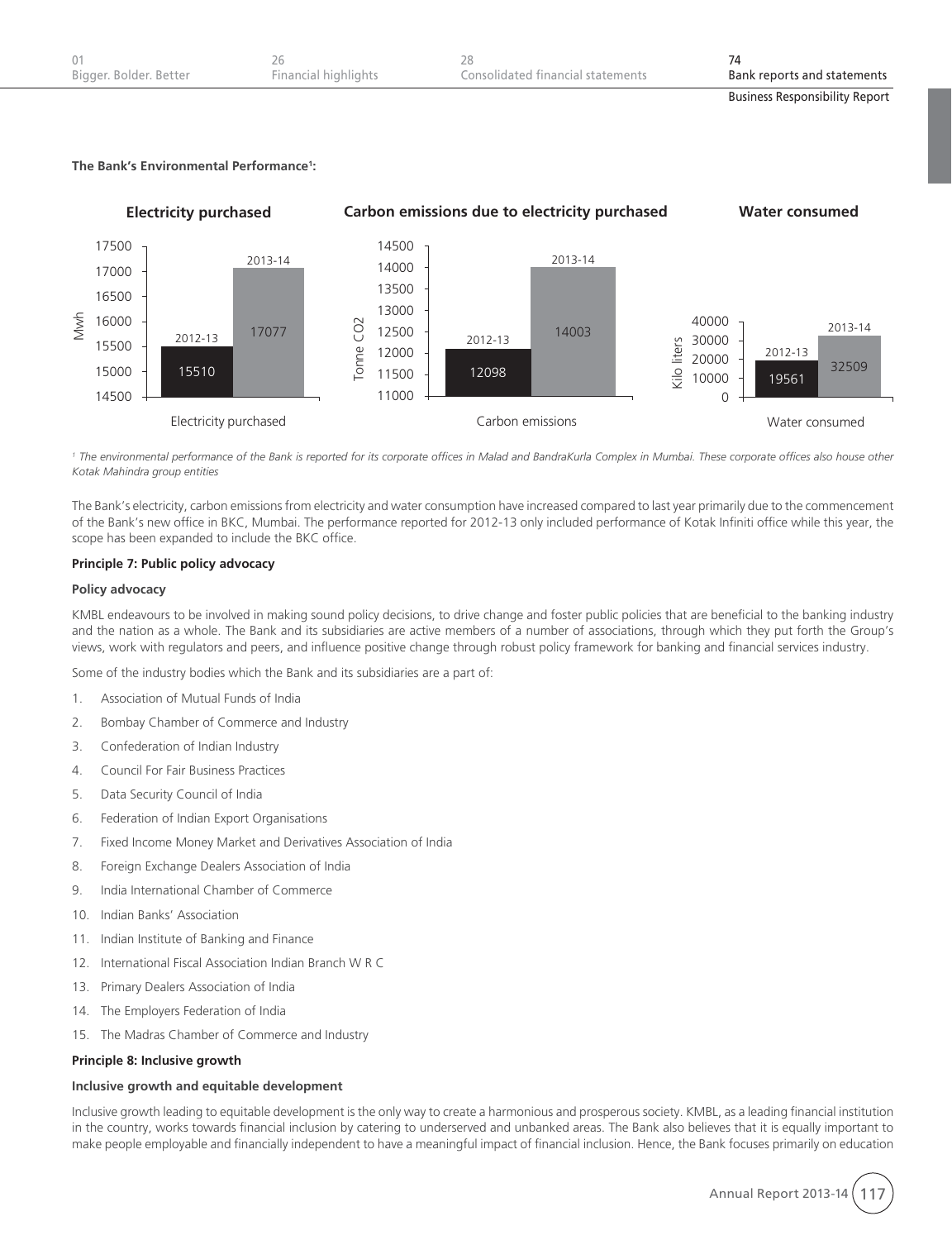

as a key theme for its corporate citizenship agenda and supports activities of Kotak Education Foundation (KEF) towards education, livelihood generation, health and sanitation and education infrastructure. KEF's programmes do not address the issues in isolation, but have an integrated approach to support children and youth for holistic development to transform them as responsible, self-reliable and confident citizens of this country. The Bank's CSR team also undertakes various initiatives throughout the year to support NGOs for different causes.

#### *Kotak Education Foundation*

KEF provides holistic education and livelihood support to youth in Mumbai, Thane and Raigad regions, particularly those belonging to Below Poverty Line (BPL) families. The initiatives cater to over 20,000 students from 17 schools in this segment.

*Kotak Udaan:* Kotak Udaan is a scholarship programme to support students facing extreme hardships in continuing with their education. This intervention is uniquely designed to support the students not only with financial assistance, but also monitor their progress and guide them to achieve intended results. The initiative focuses on academic achievements of the students by enrolling them in community-based coaching classes and conducting individual and group academic sessions to reinforce learning. Regular follow-ups and counselling for students and parents is conducted to make education a priority and create conducive environment for students at home as well. The efforts are supplemented by personality development interventions for holistic development of the students. Exposure visits are conducted to broaden the horizon of students beyond school and home. Workshops on grooming, communication skills, time and money management, etc. are conducted. Talent shows and camps during festivities like Diwali encourage students to explore and showcase their talent. New school uniforms are distributed to students. Medical assistance is also extended to few students and their family members where health issues become a significant hurdle for students to continue their education.

*Kotak Unnati:* Kotak Unnati is the livelihood programme which focuses on imparting employable skills to youth for opportunities in hospitality and retail sectors. The 3-month programme is run in batches across 8 centres across Mumbai. To cater to the growing demand of this programme, an additional batch was introduced this year compared to 3 batches in the previous year. In FY 2013-14, 936 aspirants have been enrolled in 4 batches and 74% of the aspirants come from BPL families. The programme includes 2 weeks on-the-job training, and provides assistance in job placements. KEF has taken various initiatives during the year to make the course more interesting for aspirants to reduce drop-outs and further align it to industry needs for better placements opportunities.

Muzammil Ansari, an orphan, was driven away by his brother from his residence in Jharkhand. He suffered from polio and used to walk on all four. He dropped out from Class 3, as other students used to laugh at him and his inability to stand upright. Crawling all the way to school caused him bruises. He migrated to Mumbai at the age of 17 and stayed at the Don Bosco shelter. On attaining the age of 18, Muzammil joined the Kotak Unnati course. He gained confidence and got hope and purpose in life. He acquired skills in IT, ability to converse well, which helped him to get a sales job with a small firm. He also studied and passed Class 10 in his fourth attempt.

Today, Muzammil is a confident young man, and walks with the help of a crutch. He works as a manager at Croma, draws a monthly salary of ` 25,000, and has two graduates working under him. Muzammil lives in a rental flat near Sion. He has volunteered to visit Kotak Unnati centres to motivate new aspirants during his weekly holiday. He wishes to give back to society in a more meaningful way by joining an NGO. A small push by Kotak Unnati helped an illiterate, homeless, physically challenged boy into a winner. Kudos to his indomitable spirit, his desire to enjoy life and rise above adversity!

*Kotak In Search of Excellence (KISE):* KISE is a scholarship programme for 10th and 11th standard students. KEF selects up to 5 students each from 17 partner schools for the scholarship. Students selected for scholarship are from BPL families and have demonstrated academic acumen. Apart from monetary assistance for two years through monthly scholarship, the students are provided with mentoring and counselling, academic coaching and career guidance. On a selective basis, the fee for college is also supported through a grant programme. In FY 2013-14, 112 students were supported under the KISE programme.

Barrirah Khatoon Khan is the eldest of 6 siblings from a poor Muslim family in Cheeta Camp, Trombay. She lived in a single room with her parents and siblings. She scored over 90% marks in SSC and 87% marks in HSC. She was the student of KISE's second batch (2008) and the scholarship support in Classes 11 and 12 helped her to believe in studying further. However, Barrirah's studies would have stopped as her father did not believe that a girl could achieve anything more in life. After a lot of persuasion and reassurances by the KISE team, he allowed her to study further. A well-wisher came forward to offer financial support for the best homoeopathy course in Mumbai over the next five and a half years.

Today, Barrirah has become a doctor and is a role-model for young girls in her community. She is confident, wants to repay her debt to society by working for women and children in the Cheeta Camp area and make a difference in their lives. She has helped change the mindset of many parents, some highly conservative, and thereby opened a path for numerous young girls to pursue further education. Even her father has started propagating higher studies for girls in the Community. KEF salutes Barrirah for her tenacity to overcome difficulties.

Health and Sanitation: KEF undertakes numerous health and sanitation programmes to improve the health of children.

- Regular eye check-ups are conducted for all students of 17 partner schools. Students with poor vision are provided with spectacles. In FY 2013-14, 19 eye surgeries were conducted by K. B. H. Bachooali Charitable Ophthalmic & E.N.T Hospital for students needing surgical interventions.
- Kishori Sehat Abhiyan is a drive to assess malnutrition in adolescent girls and boys, and arrest anaemia by providing nutritional support, awareness on nutrition and hygiene, sensitisation sessions for parents and teachers, and conducting talks by medical experts.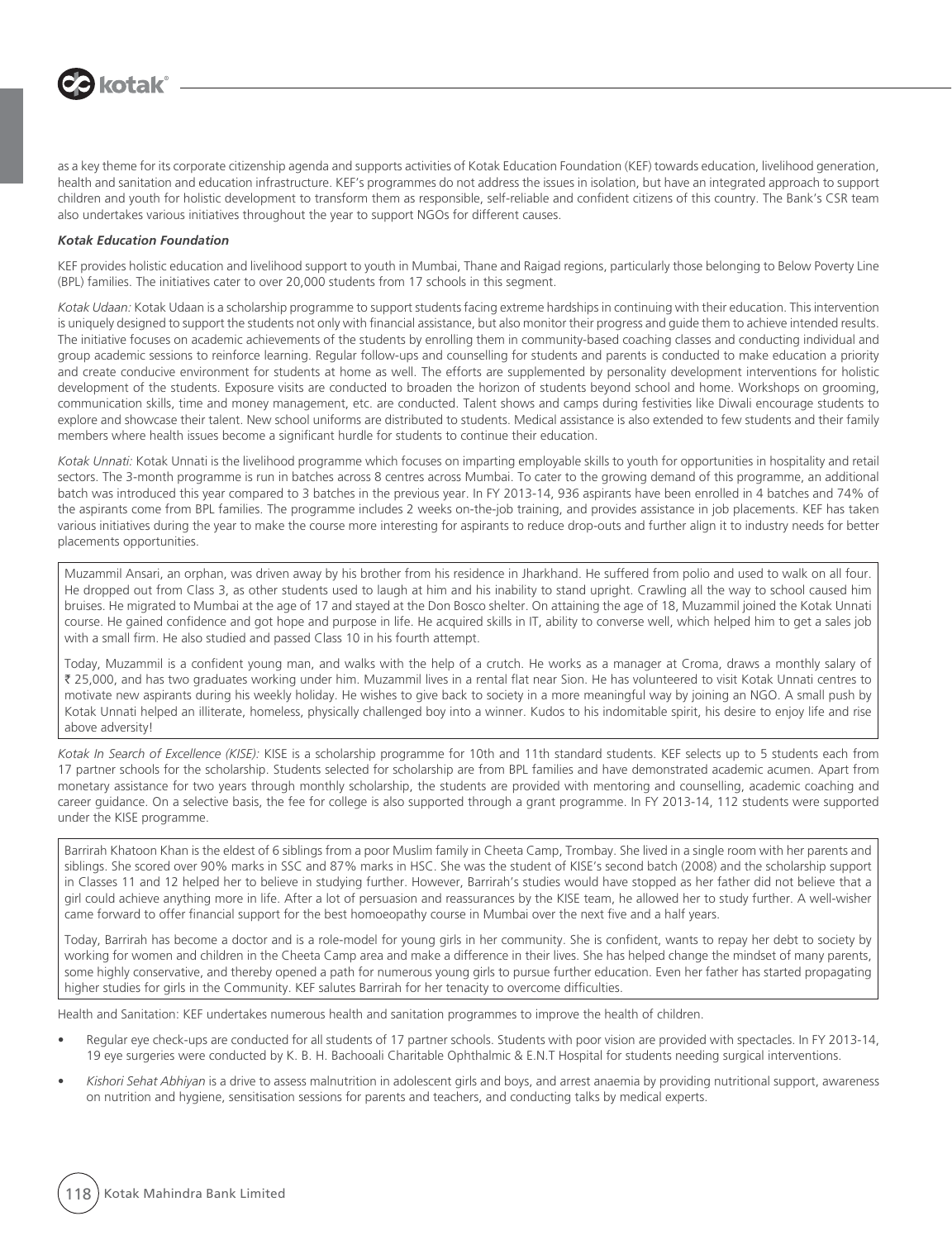- Deworming tablets were provided to 5,171 students from Standard 5 to 10 across eight schools and hygiene education sessions were conducted.
- Parvarish programme is aimed to address malnutrition among younger children of pre-primary and primary standards. The programme targets 601 students from two schools.
- KEF works with six schools under its Mazhi Swatcha Shala initiative. The programme aims to improve the sanitation and cleanliness standards through participatory approach.
- $\bullet$  SPARSH (Sensitisation Programme for Adolescents on Reproductive Sexual Health) programme is aimed at increasing awareness among adolescents on sexual health. Through these sessions, adolescents are able to better know their body, appreciate the physiological and psychological changes at this age, gain awareness on HIV/AIDS and be cautious of issues like substance abuse. In FY 2013-14, 453 Unnati aspirants were covered through SPARSH sessions.

*School Teachers Enrichment Programme (STEP):* STEP is an integrated programme for school teachers of KEF's partner schools to support them in becoming effective teachers. The programme is structured to deliver three levels in three years. STEP focuses on improving pedagogy method through training teachers on using effective teaching aids and adopting activity based teaching methodology. A special workshop is conducted to improve English and communication skills of teachers. KEF also conducts tests for students on English to assess the effective application of English knowledge learned by teachers through STEP.

*Financial Literacy:* KEF, with the support of Kotak Mahindra Bank, conducts financial literacy sessions for students of partner schools and Kotak Unnati aspirants. In FY 2012-13, KMB and National Institute of Securities Markets had provided KEF with 'Pocket Money', a Financial Literacy book targeted at some of KEF's audience. In FY 2013-14, the initiative continued by training the children of 336 Standard 9 students in partner schools and 595 Kotak Unnati aspirants. In addition, 248 Standard 9 students were taken for exposure visits to Kotak Mahindra Bank branches.

*Education Infrastructure:* KEF has undertaken infrastructure projects for toilets, water and drainage in four schools. In each of the schools, KEF constructed/renovated toilets such that appropriate number of toilets for the students and staff were available. Proper pipelines and overhead tanks were installed to ensure there is adequate supply of water. Sewage outflow has also been provided to ensure cleanliness.

#### *Kotak Mahindra Group CSR initiatives*

KMB extends support to other NGOs by contributions, employee engagement and volunteering initiatives. The Bank sponsored employees to participate in Habitat for Humanity's 'Volunteer Build' at Tadwadi Village (near Karjat). Employees worked with prospective homeowners, assisting them with bricklaying and painting work.

To celebrate Kotak Mahindra Group Establishment Day (November 21), the Bank organised a week-long blood donation camp across offices in 10 cities. During this camp, 1,205 units of blood were collected.

KMBL continues to support underprivileged child cancer patients by funds raised through donation of old newspapers and magazines to Dhanwantari Medical Trust (DMT). Funds generated from the sale of old newspapers are utilised by the trust to help and support cancer-affected children for

medicines and nutritional food required along with the treatment. The Bank organised 'giving collection drives' during Diwali and Christmas in association with the NGO Goonj. Employees donated old clothes, utensils, books, toys, and other household utility items through this drive. NGO exhibitions are held regularly at Kotak offices in Mumbai during festive seasons such as Diwali, Christmas, on Women's Day, etc. Employees support NGOs by purchasing handicrafts and various materials made by them that result in financial resources for NGOs and beneficiaries they work for. This also helps in building awareness among employees on social responsibility. The bank organised Vitamin D screening camps for employees at its offices at BKC and Malad, at discounted rates. The Bank's Customer Contact Centre (CCC) team organised a Fun-n-fair on June 27, 2013 at Malad office to celebrate 10 years of customer satisfaction. Proceeds of the event were donated to Cancer Patients Aid Association (CPAA).



In FY 2013-14, the Bank initiated community engagement initiatives in few villages to support *Employees participate in Habitat for Humanity's*  infrastructure for education. Three villages in Niphad Tahsil of Nasik District were identified for

this initiative. The three villages – Dixi, Shivare, Kothure –are primarily agrarian based villages with more than 80% of population relying on agriculture and allied activities for their livelihoods. Nearly 40% of their population belongs to economically and socially weaker sections of society, such as small & marginal farmers and agriculture labourers. Primary schools in all three villages lack basic infrastructure, like benches for students. As part of Republic Day celebrations, the Bank provided benches and built compound walls for schools. 425 students were also provided with a school kit comprising notebooks and *District*stationary items.



*Benches donated to schools in Niphad Tahsil of Nasik* 

*'Volunteer Build' at Tadwadi Village near Karjat*



*Blood donation drive organised to celebrate Kotak Mahindra Group Day*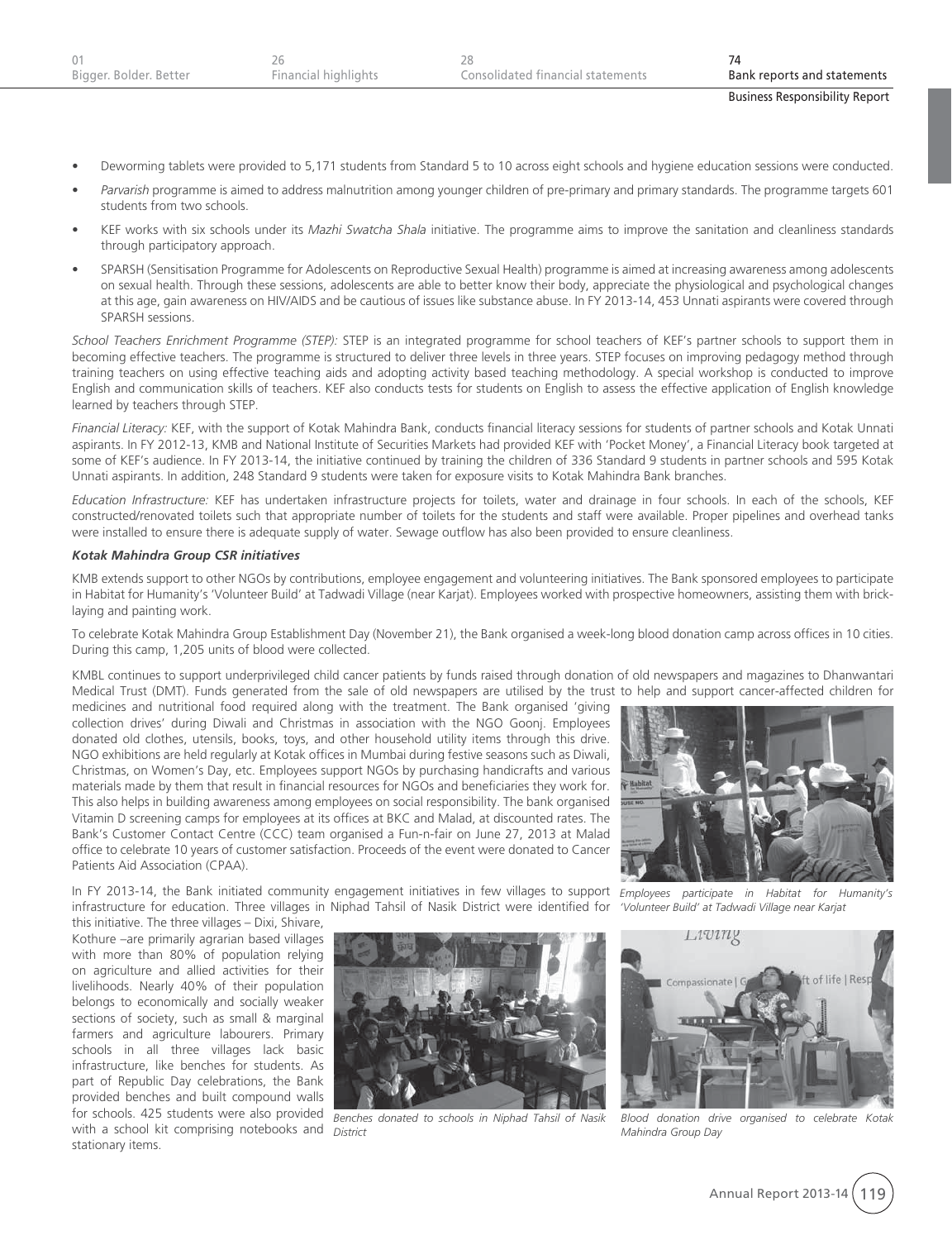

**B** kotak®

*Women employees of Kotak Mahindra group participate in Pinkathon 2013 to spread awareness on breast cancer*



*Employees of Kotak Mahindra group ran Airtel Delhi Half Marathon 2013 in support of the NGO - AADI*

Every year, Kotak Mahindra Group sponsors employees for marathon events - Mumbai Marathon, Delhi Half Marathon and Pinkathon. This year, 65 employees ran Standard Chartered Mumbai Marathon (SCMM) 2014. Employees supported and raised pledges for Cancer Patients Aid Association, Indian Council for Mental Health, Society of Parents of Children with Autistic Disorders (SOPAN) & Kotak Education Foundation. Efforts of KMBL and its employees helped the Bank win following recognitions in the Corporate Challenge category of the event:

Highest Fundraising Company (including employee pledges): ₹ 37,64,464/-



*KVS Manian, President – Corporate and Investment Banking and Shanti Ekambaram, President – Consumer Banking receive the award of Highest Fund raising Company in Corporate Challenge category from Hon'ble Governor of Maharashtra Shri K. Sankaranarayanan, and Dr. Indu Shahani, Former Sheriff of Mumbai, Trustee of United Way of Mumbai & Principal of H.R. College.*

Mr. KVS Manian, President - Corporate and Investment Banking - Highest Individual Pledge Raiser: ₹ 7.02,100/-

Ms. Shanti Ekambaram, President - Consumer Banking - 2nd Highest Individual Pledge Raiser: ` 5,61,002/-

25 Kotak employees ran Airtel Delhi Half Marathon in support of the NGO – Action for Ability Development and Inclusion.  $\bar{\tau}$  3,05,715/- was raised, which included both employee pledges and contribution by Kotak Mahindra Group.

116 female employees of Kotak Mahindra Group participated in 'Pinkathon'– a run for women to spread awareness on breast cancer- in Mumbai.

Under Kotak Mahindra Group's Employee Payroll Giving Programme, , employees across the group supported the Akanksha Foundation, Cancer Patients Aid Association (CPAA), National Association for the Blind (NAB), Dignity Foundation, Make-A-Wish Foundation of India and SOPAN (Society of Parents of Children with Autistic Disorders). As of March 31, 2014, a total contribution of ₹ 38.60 lakh was made by Kotak Mahindra group employees.

The Bank has spent  $\bar{\tau}$  363 lakh towards its CSR activities (including donations) for the period April 1, 2013 to March 31, 2014.

#### **Principle 9: Customer value**

#### **Customer Value and Service**

The Bank prides in its employees who go the extra mile to ensure that superior customer value and service is delivered. Their zeal for customer delight is ably supported by technology that improves productivity through automation of internal processes.

KMBL's Relationship Managers (RM) and banking staff are trained on the values of bank and ethical dealings with customers and other stakeholders. The Bank's procedures are designed to enable customers make informed decisions by ensuring that the customer is made aware of the product and service features. The Bank adheres to RBI's Know Your Customer (KYC) and Anti-Money Laundering (AML) mandates. The customer risk profile is a key parameter for the Bank to advise customers on financial products. Financial planning and risk assessment are done for Privy customers to whom the Bank advises on investments. Asset allocation is done based on the client risk profile. KMBL provides them with information on risks involved in their investments.

Quality of customer service delivered by an organisation is a key aspect of its overall performance. A dedicated service quality team monitors customer satisfaction, oversees processes and looks into the root cause of customer complaints to prevent them from recurring. At the branch level, customer feedback forms are an important tool for the Bank to gauge and understand customer experience. Apart from this, the Bank has also initiated an Annual Customer Satisfaction Index conducted by an accredited research firm - Customer Satisfaction Management & Measurement (CSMM), the independent, specialist unit of IMRB International. The Bank has taken initiatives to drive improvements through Service Quality Scorecards for channels. Stringent measures have been put in place to ensure that service quality lapses are correlated to poor quality of service request closures and subsequent escalations are addressed properly to ensure that repeat instances are avoided. The Bank has started a major drive to enhance customer experience at its top 20 branches which account for 40% of its customer base. The focus of this drive was to set exemplary standards of customer service supported by priority backend processing capabilities. Initiatives like mystery shopping and transaction monitoring are conducted to assess the execution of changes and their ability to sustain.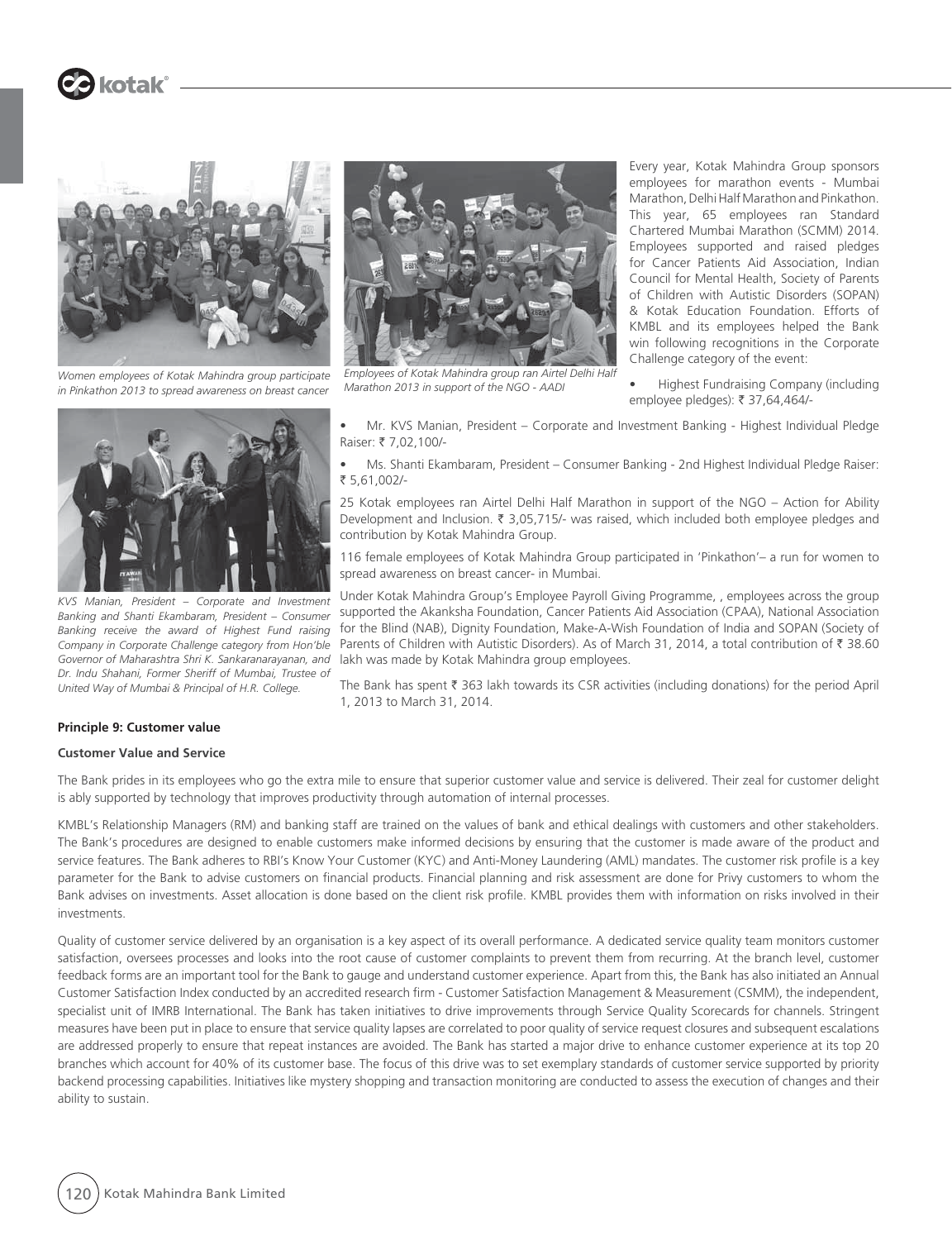| Bigger. Bolder. Better | Financial highlights | Consolidated financial statements | Bank reports and statements           |
|------------------------|----------------------|-----------------------------------|---------------------------------------|
|                        |                      |                                   | <b>Business Responsibility Report</b> |

The Bank diligently tracks customer feedback through social media on a real time basis and responds to customers via posts and tweets. The Bank has collated customer comments from over 300 websites and analysed customers' pulse, and trending posts and tweets on social media about the company. Social media websites like Facebook and Twitter mostly carried posts and tweets on products and promotions.

#### **Kotak Jifi – taking banking to the next orbit**

KMBL constantly strives to be ahead of the curve by taking leadership position in product stewardship and innovating for customer delight. In FY 2013-14 the Bank launched Jifi, a first-ofits-kind fully integrated social bank account. Jifi transcends digital banking as known in present form by seamlessly incorporating social networking platforms like Twitter and Facebook with mainstream banking. Jifi is designed for today's tech-savvy audience to transact in a secure and simple manner without the need to move out of their digital comfort zone. Jifi is a zero interest current account with no minimum balance conditions, and can be opened with an initial payment of just  $\bar{\tau}$  5,000/-. All balances over  $\bar{\tau}$  25,000/- automatically move into term deposits (TD) at applicable interest rates, giving high returns on idle money.



*Parichay* is a monthly customer meet at branch level aimed to have a direct dialogue with customers. Customer insights from these meetings are linked with employee idea generation scheme 'Eureka', where employees are encouraged to come up with ideas to solve customer issues and serve them better. Monitoring of complaints closure turnaround time is done diligently and relevant inputs are

given to individual business for continuous improvement. The Bank serves differently abled customers through initiatives like priority service for them. *account that seamlessly incorporates social networking platforms with mainstream banking*

They are also trained to help senior citizens, women with children and any other person in need of special assistance coming to the branch. More than 90% of KMBL's branches are located on the ground floor for convenient customer access. The information on branches with ramps is made available on the Bank's website.

Banking Codes and Standards Board of India (BCSBI) along with CRISIL surveyed and rated 48 banks for the first time on different segments like Information Dissemination, Transparency, Customer Centricity, Grievance Redressal and Customer Feedback. KMBL has been assigned High Rating with a total score of 85, achieving a high rating of level of compliance amid the universe of public sector banks, private sector and foreign banks, ranking second amongst the 19 private sector banks and third amongst all banks.

A customer grievance mechanism has been established with defined escalation procedures and is available on the Bank's website to provide easy access to customers. The Bank conforms to defined guidelines (RBI & regulatory) on customer related grievance mechanisms. Details of nodal officers are published on the Bank's website and are also placed at its branches for effective grievance reporting. Customer complaints are reported to the Board Committee, Customer Services Committee and a Non-Board Committee. KMBL is the second bank and fourth organisation in India to achieve the distinction of ISO 10002:2004 certification for Complaints Management System in Consumer Banking which includes Retail Liabilities, Retail Assets and Credit Cards, reinforcing its commitment to unmatched service quality. In FY 2013-14, the Bank has successfully achieved re-certification of ISO 10002:2004 Complaints Management System.

KMBL's products and services are designed to suit varying customer needs – from small farmers to big-ticket investors, from Micro, Small and Medium Enterprises (MSMEs) to large corporations, and from salaried employees to entrepreneurs. The 'Silk' product is a savings programme which is designed with features and rewards catering specifically to women. In FY 2013-14, the Bank launched 'Kotak Junior' – a savings bank account specially designed for children. The product is uniquely crafted to enable parents to systematically plan long term savings for their children through recurring deposits (RD) and Systematic Investment Plan (SIP) in mutual funds. 'Kotak Junior' offers a first-of-its-kind membership card for children and enables them to inculcate the habit of savings at an early age.

As on March 31, 2014, KMBL does not have any Public Interest Litigation (PIL) or cases filed against it by any stakeholder or regulatory agency for unfair trade practices and anti-competitive behaviour.

To know more about the Bank's business responsibility agenda or provide feedback, please email at cr@kotak.com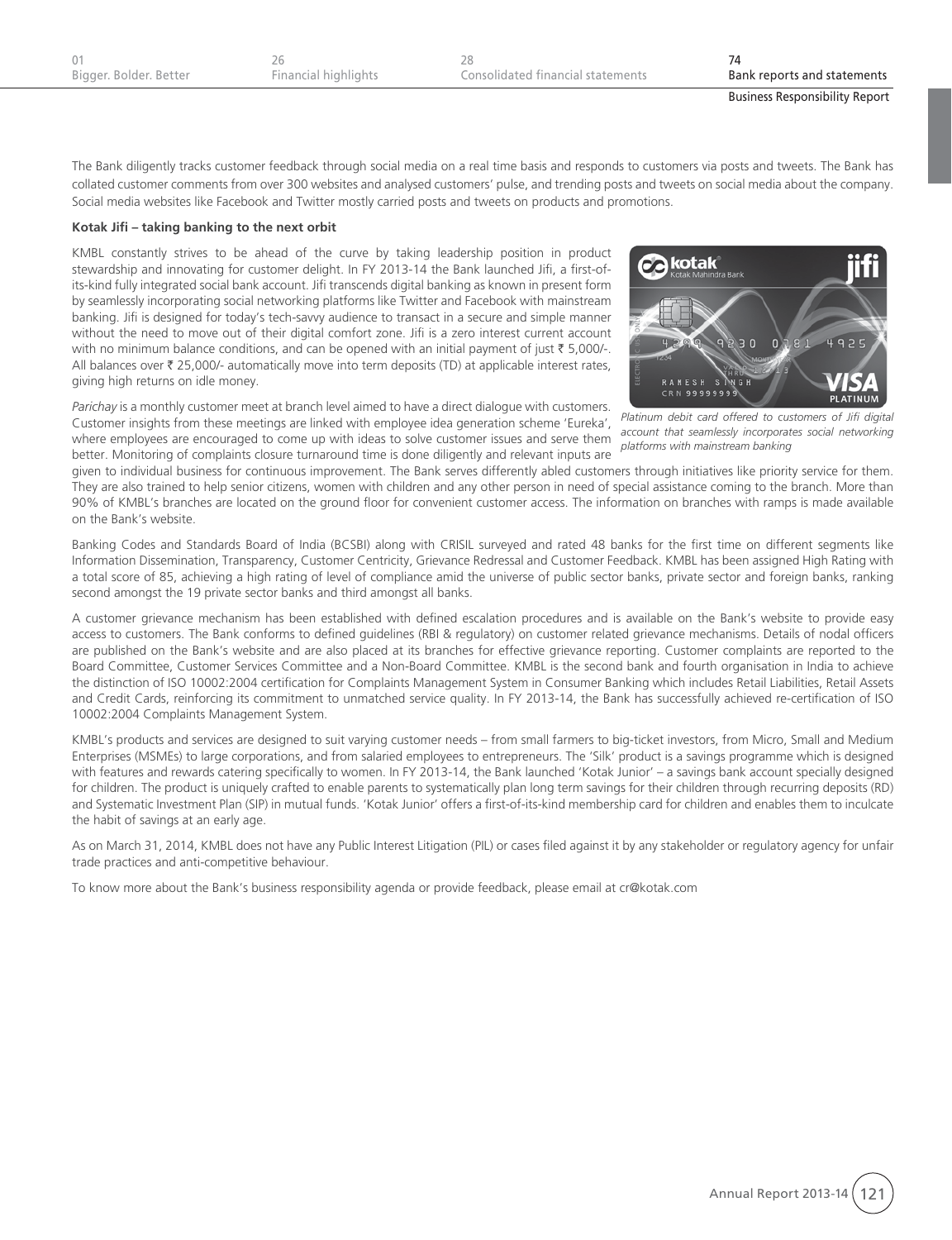

## **Clause 55 Annexure-1**

|                | Section A: General Information about the Company                         |                                                                                                           |  |  |
|----------------|--------------------------------------------------------------------------|-----------------------------------------------------------------------------------------------------------|--|--|
|                | Corporate Identity Number (CIN) of the Company                           | L65110MH1985PLC038137                                                                                     |  |  |
| 2              | Name of the Company                                                      | Kotak Mahindra Bank Limited                                                                               |  |  |
| 3              | Registered address                                                       | 27BKC, C27, G-Block, BandraKurla Complex,<br>Bandra East, Mumbai 400 051                                  |  |  |
| 4              | Website                                                                  | www.kotak.com                                                                                             |  |  |
| 5              | Email id                                                                 | cr@kotak.com                                                                                              |  |  |
| 6              | Financial year reported                                                  | 2013-14                                                                                                   |  |  |
| $\overline{7}$ | Sector(s) that the Company is engaged in (industrial activity code-wise) | Code: 64191 - Kotak Mahindra Bank is a banking<br>company governed by the Banking Regulation Act,<br>1949 |  |  |
| 8              | Three key products/services of the Company (as in balance sheet)         | Deposits, Advances and Investment Advisory.                                                               |  |  |
| 9(i)           | Number of international locations                                        | None                                                                                                      |  |  |
| $9$ (ii)       | Number of National locations                                             | 354                                                                                                       |  |  |
| 10             | Markets served by the Company - Local/State/National/International/      | India                                                                                                     |  |  |

| Section B: Financial Details of the Company        |                                                                                       |  |  |
|----------------------------------------------------|---------------------------------------------------------------------------------------|--|--|
| Paid up capital (INR Crore)                        | 385                                                                                   |  |  |
| Total turnover (INR Crore)                         | 10,167 (Bank standalone)                                                              |  |  |
| Total profit after taxes (INR Crore)               | 1,503 (Bank standalone)                                                               |  |  |
| CSR spend as percentage of profit after tax $(\%)$ | 0.24%                                                                                 |  |  |
| List of CSR activities                             | Refer 'Inclusive growth' section of 'Business<br>Responsibility Report', page 117-119 |  |  |

| Section C: Other details |                                                                                                     |                                                                   |  |  |
|--------------------------|-----------------------------------------------------------------------------------------------------|-------------------------------------------------------------------|--|--|
|                          | Company subsidiaries / joint-ventures                                                               | Refer Related Party Disclosures of the Annual<br>Report, page 183 |  |  |
|                          | Subsidiaries participating in Company's BR initiatives                                              | Nil                                                               |  |  |
|                          | Other entities ((e.g. suppliers, distributors etc.) participating in Company's BR initiatives   Nil |                                                                   |  |  |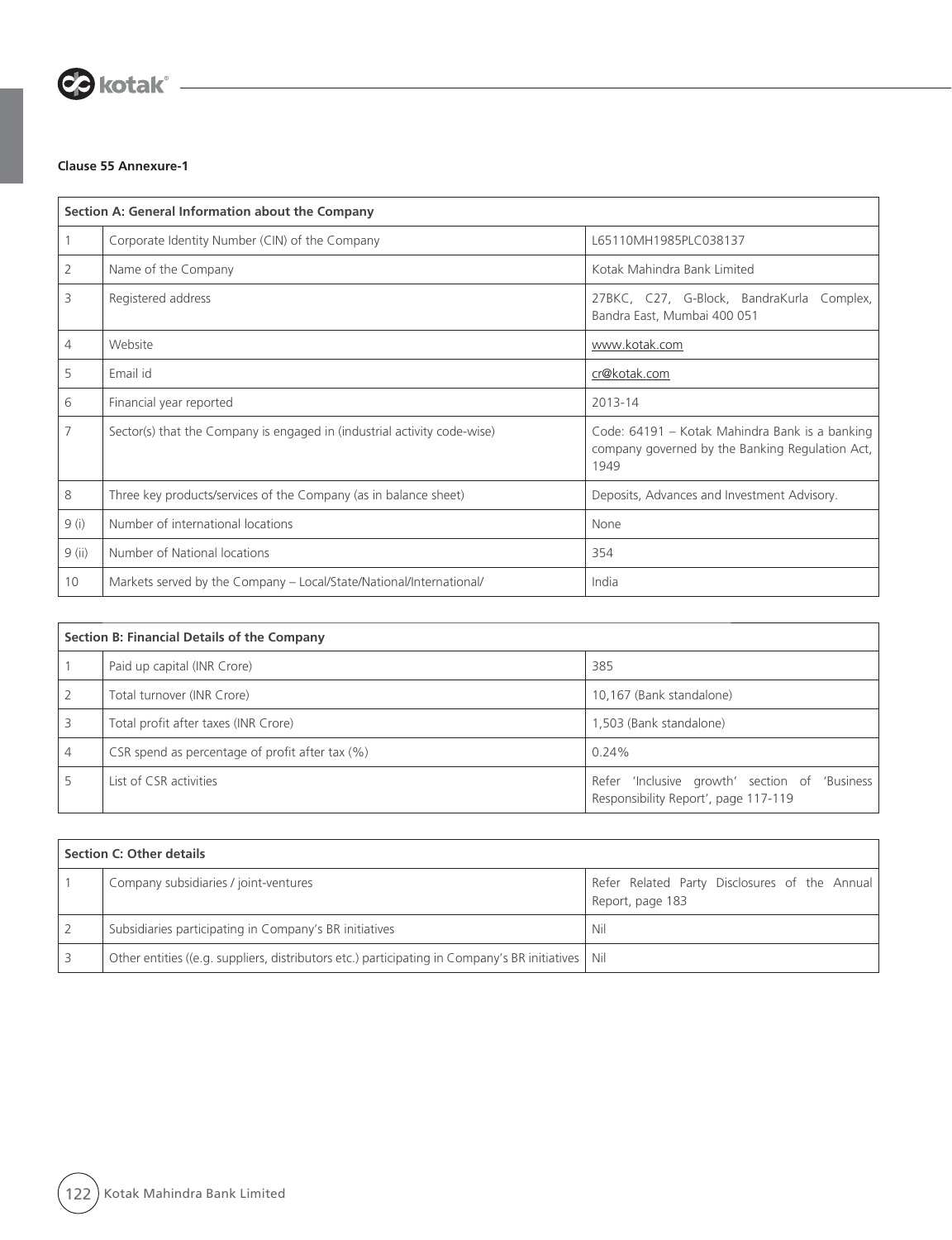| Bigger. Bolder. Better | Financial highlights | Consolidated financial statements | Bank reports and statements |
|------------------------|----------------------|-----------------------------------|-----------------------------|
|                        |                      |                                   |                             |

|     | Section D (1): BR Information                                        |                                                                                                   |  |  |  |
|-----|----------------------------------------------------------------------|---------------------------------------------------------------------------------------------------|--|--|--|
| 1.a | Director responsible for implementation of BR policies (DIN)         | 00012214                                                                                          |  |  |  |
|     | Director responsible for implementation of BR policies (Name)        | Mr. C. Jayaram                                                                                    |  |  |  |
|     | Director responsible for implementation of BR policies (Designation) | Joint Managing Director                                                                           |  |  |  |
| 1.b | BR Head (DIN, if applicable)                                         | N.A.                                                                                              |  |  |  |
|     | BR Head (Name)                                                       | Mr. Rohit Rao                                                                                     |  |  |  |
|     | BR Head (Designation)                                                | Executive Vice President, Head - Group Corporate<br>Communications, Business Responsibility & CSR |  |  |  |
|     | BR Head (Telephone number)                                           | +91-22-6166 6001                                                                                  |  |  |  |
|     | BR Head (email id)                                                   | rohit.rao@kotak.com                                                                               |  |  |  |

| Section D (2): BR Information - Principle-wise (as per NVGs) BR Policy/policies (Yes/No) |                                                                                                                                        |                                                   |                                                                                                                                                                                                |                                                   |       |     |                |     |     |     |
|------------------------------------------------------------------------------------------|----------------------------------------------------------------------------------------------------------------------------------------|---------------------------------------------------|------------------------------------------------------------------------------------------------------------------------------------------------------------------------------------------------|---------------------------------------------------|-------|-----|----------------|-----|-----|-----|
|                                                                                          |                                                                                                                                        | P 1                                               | P <sub>2</sub>                                                                                                                                                                                 | P 3                                               | $P_4$ | P 5 | P <sub>6</sub> | P 7 | P 8 | P 9 |
| 1.                                                                                       | Policy/policies for                                                                                                                    | Y                                                 | Y                                                                                                                                                                                              | Y                                                 | Y     | Y   | Y              | Y   | Y   | Y   |
| 2.                                                                                       | Policy being formulated in consultation with the<br>relevant stakeholders                                                              | Y                                                 | Y                                                                                                                                                                                              | Y                                                 | Y     | Y   | Y              | Y   | Y   | Y   |
| 3.                                                                                       | Policy conforming to national / international standards<br>$\sim$ $\sim$ $\sim$                                                        | Y                                                 | Y                                                                                                                                                                                              | Y                                                 | Y     | Y   | Υ              | Y   | Y   | Υ   |
| 4.                                                                                       | Policy approved by the Board and signed by MD/CEO/<br>appropriate Director                                                             | Y                                                 | Y                                                                                                                                                                                              | Y                                                 | Y     | Y   | Y              | Y   | Y   | Y   |
| 5.                                                                                       | Committee of the Board/ Director/Official to oversee<br>the implementation of the policy $\dots$                                       | Y                                                 | Y                                                                                                                                                                                              | Y                                                 | Y     | Y   | Y              | Y   | Y   | Y   |
| 6.                                                                                       | Link for the policy to be viewed online                                                                                                |                                                   |                                                                                                                                                                                                | All policies are available on the Bank's Intranet |       |     |                |     |     |     |
| 7.                                                                                       | Policy formally communicated to all relevant internal<br>and external stakeholders                                                     |                                                   | Yes. Policies have been communicated to all key internal stakeholders of the Bank.<br>The communication on policies covering all internal and external stakeholders is<br>an on-going process. |                                                   |       |     |                |     |     |     |
| 8.                                                                                       | In-house structure to implement the policy/policies                                                                                    | Y                                                 | Y                                                                                                                                                                                              | Y                                                 | Y     | Υ   | Υ              | Y   | Y   | Y   |
| 9.                                                                                       | Grievance redressal mechanism related to the policy/<br>policies to address stakeholders' grievances related to<br>the policy/policies | Y                                                 | Y                                                                                                                                                                                              | Y                                                 | Y     | Y   | Y              | Y   | Y   | Y   |
| 10.                                                                                      | Independent audit/evaluation of the working of this<br>policy by an internal or external agency                                        | Evaluation done through internal audit mechanism. |                                                                                                                                                                                                |                                                   |       |     |                |     |     |     |

**Section D (2.a): BR Information - Principle-wise (as per NVGs) explanation if the answer to S.No 1 under Section D (2) against any principle is "No" – Not Applicable**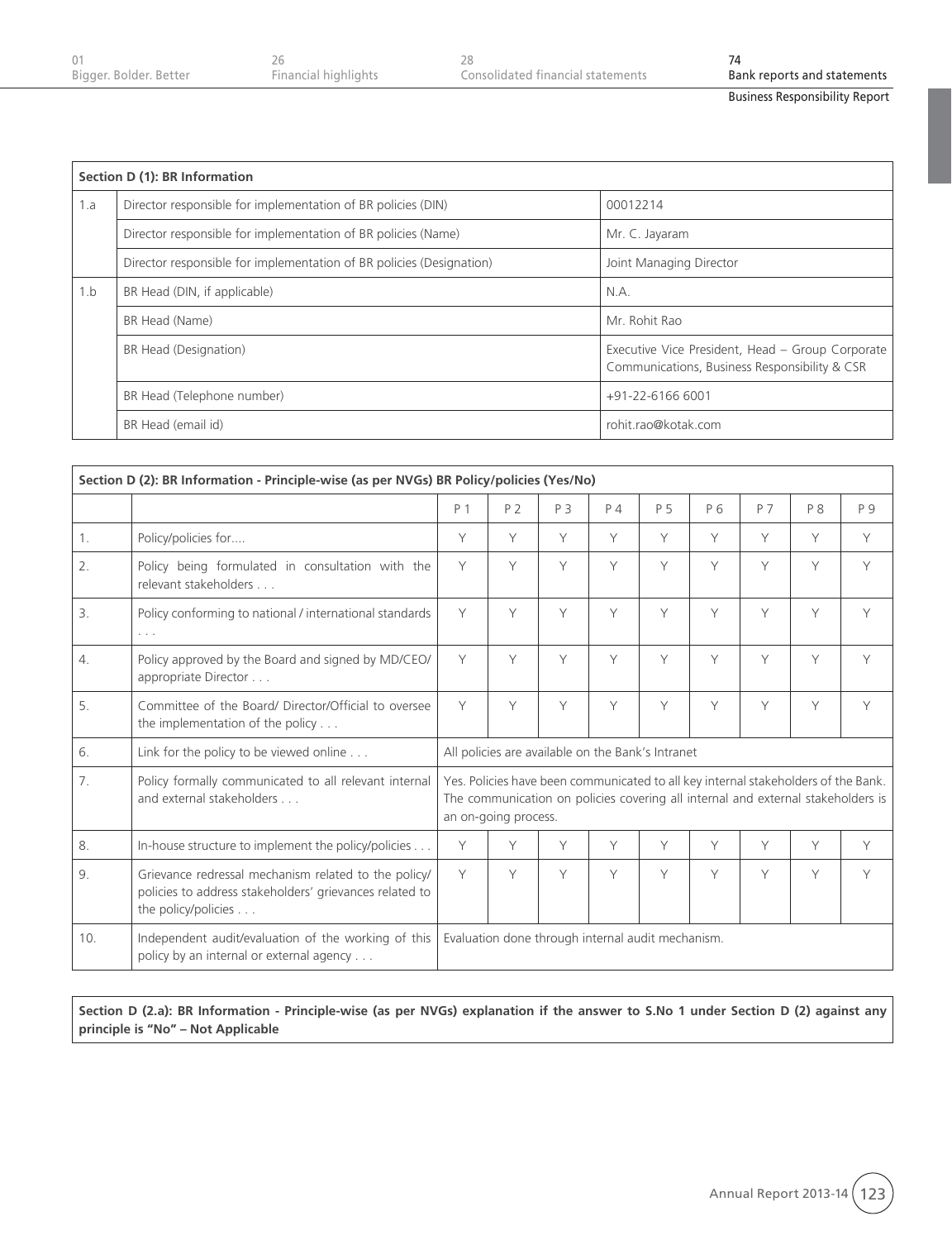

|     | Section D (3): BR Governance                                                                 |                                                                                                                                                           |  |  |  |
|-----|----------------------------------------------------------------------------------------------|-----------------------------------------------------------------------------------------------------------------------------------------------------------|--|--|--|
| 3.a | Frequency of Board of Directors, Committee of the Board or  <br>CEO review of BR performance | Business Responsibility Committee was formed on March 15, 2013. However,  <br>the Bank has been reporting its CSR initiatives to the Board every quarter. |  |  |  |
| 3.b | BR report or sustainability report (frequency and hyperlink)                                 | <b>BR</b> Report                                                                                                                                          |  |  |  |
|     |                                                                                              | Frequency: Annual                                                                                                                                         |  |  |  |
|     |                                                                                              | Hyperlink: www.kotak.com                                                                                                                                  |  |  |  |

| Section E: Principle wise performance |                                                                                                                                                                                                                              |                                                                                                                                                                                                                       |  |  |
|---------------------------------------|------------------------------------------------------------------------------------------------------------------------------------------------------------------------------------------------------------------------------|-----------------------------------------------------------------------------------------------------------------------------------------------------------------------------------------------------------------------|--|--|
| Principle 1                           |                                                                                                                                                                                                                              |                                                                                                                                                                                                                       |  |  |
| 1                                     | Policy relating to ethics, bribery and corruption covering the<br>Company and Group/Joint Ventures/ Suppliers/Contractors/NGOs /<br>Others                                                                                   | Refer 'Policy framework' section of the 'Business Responsibility Report',<br>page 110-111                                                                                                                             |  |  |
| 2                                     | Stakeholder complaints received in FY 2013-14                                                                                                                                                                                | 18                                                                                                                                                                                                                    |  |  |
|                                       | (Complaints include investor complaints received through the bank's<br>investor grievance mechanism. For customer complaints / consumer<br>cases please refer Principle 9)                                                   |                                                                                                                                                                                                                       |  |  |
| 3                                     | Percentage of stakeholder complaints resolved                                                                                                                                                                                | 89.89% as of 31/04/2014 (Of the 18, two were unresolved as of                                                                                                                                                         |  |  |
|                                       | (Complaints include investor complaints received through the bank's<br>investor grievance mechanism. For customer complaints / consumer<br>cases please refer Principle 9)                                                   | March 31, 2014. The same were resolved on 11/04/2014).                                                                                                                                                                |  |  |
| Principle 2                           |                                                                                                                                                                                                                              |                                                                                                                                                                                                                       |  |  |
|                                       | Products and services designed with social or environmental                                                                                                                                                                  | 1. Basic Savings Bank Deposits Accounts                                                                                                                                                                               |  |  |
|                                       | concerns, risks and/or opportunities incorporate                                                                                                                                                                             | 2. Agri business banking products                                                                                                                                                                                     |  |  |
|                                       | Up to three products or services                                                                                                                                                                                             | 3. Tractor financing                                                                                                                                                                                                  |  |  |
|                                       |                                                                                                                                                                                                                              | Additionally, refer 'Financial Inclusion' section of the 'Business<br>Responsibility Report' for the Bank's products designed with social<br>concerns, risks and/or opportunities (Financial inclusion), page 111-112 |  |  |
| 2                                     | Reduction with respect to resource use (energy, water, raw<br>i.<br>material etc.) per unit of product during sourcing/production/<br>distribution achieved since the previous year throughout the<br>value chain (optional) | N.A.                                                                                                                                                                                                                  |  |  |
|                                       | Reduction during usage by customers (energy, water) has been<br>ii.<br>achieved since the previous year (optional)                                                                                                           |                                                                                                                                                                                                                       |  |  |
| 3                                     | Procedures for sustainable sourcing (including transportation)                                                                                                                                                               | N.A.                                                                                                                                                                                                                  |  |  |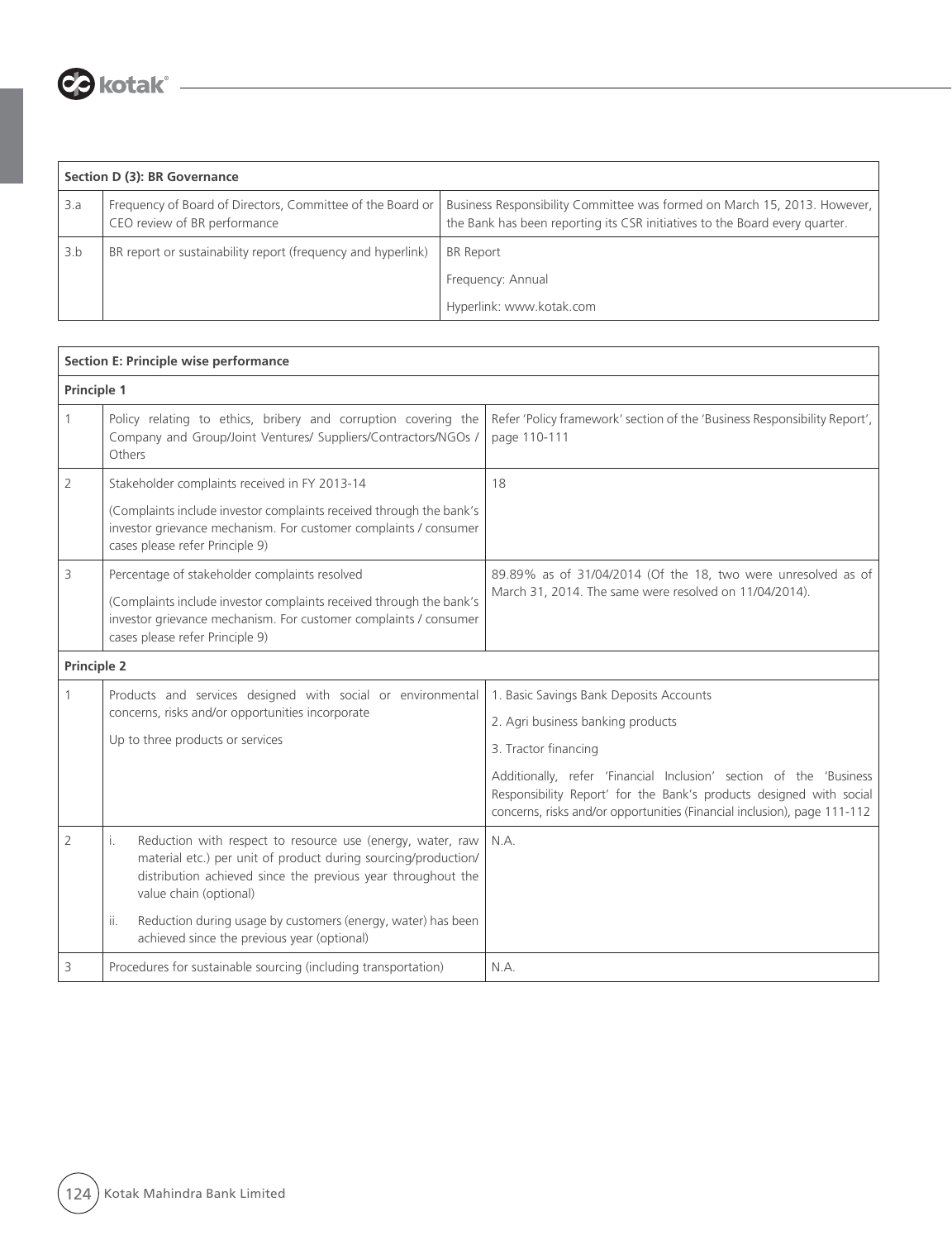| Bigger. Bolder. Better<br>Financial highlights<br>Consolidated financial statements |  |                             |
|-------------------------------------------------------------------------------------|--|-----------------------------|
|                                                                                     |  | Bank reports and statements |

| $\overline{4}$ | Procurement of goods and services from local & small producers,<br>including local communities                | The Bank does not procure any goods for processing. The manpower<br>services for offices and branches are generally hired from local<br>agencies, Bank website, job-portals, internal movements, walk-ins, or<br>through references.                   |
|----------------|---------------------------------------------------------------------------------------------------------------|--------------------------------------------------------------------------------------------------------------------------------------------------------------------------------------------------------------------------------------------------------|
| 5              | Mechanism to recycle products and waste                                                                       | Refer 'Green endeavours' section of the 'Business Responsibility<br>Report', page 115-117                                                                                                                                                              |
| Principle 3    |                                                                                                               |                                                                                                                                                                                                                                                        |
| $\mathbf{1}$   | Total number of employees (as at 31.03.2014)                                                                  | 16,086 (Bank standalone)                                                                                                                                                                                                                               |
| 2              | Total number of employees hired on temporary/contractual/casual<br>basis (as at 31.03.2014)                   | 5,115 (Bank standalone)                                                                                                                                                                                                                                |
| 3              | Total number of permanent women employees (as at 31.03.2014)                                                  | 2,947 (Bank standalone)                                                                                                                                                                                                                                |
| 4              | Total number of permanent employees with disabilities (as at<br>31.03.2014)                                   | 7 (Bank standalone)                                                                                                                                                                                                                                    |
| 5              | Employee association recognised by management                                                                 | Through employee engagement mechanism, the Bank directly engages<br>with all employees on various aspects of employee well-being. For<br>more details, pl refer 'Employee well-being' section of the 'Business<br>Responsibility Report', page 113-114 |
| 6              | Percentage of permanent employees part of employee association                                                | N.A.                                                                                                                                                                                                                                                   |
| 7.1            | Child labour/forced labour/involuntary labour related complaints<br>filed during the financial year           | Nil                                                                                                                                                                                                                                                    |
|                | Child labour/forced labour/involuntary labour related complaints<br>pending as on end of the financial year   |                                                                                                                                                                                                                                                        |
| 7.2            | Sexual harassments related complaints filed during the financial year                                         | Nil                                                                                                                                                                                                                                                    |
|                | Sexual harassments related complaints pending as on end of the<br>financial year                              |                                                                                                                                                                                                                                                        |
| 7.3            | Discriminatory employment related complaints filed during the<br>financial year                               | Nil                                                                                                                                                                                                                                                    |
|                | Discriminatory employment related complaints pending as on end<br>of the financial year                       |                                                                                                                                                                                                                                                        |
| 8.1            | Percentage of permanent employees who were given safety & skill<br>upgradation training (permanent employees) | KMBL provides training to its employees and contract staff on safety<br>and skill upgradation. pl refer 'Employee well-being' section of the<br>'Business Responsibility Report', page 113-114                                                         |
| 8.2            | Percentage of permanent female employees who were given safety<br>& skill upgradation training                | KMBL provides training to its employees and contract staff on safety<br>and skill upgradation. pl refer 'Employee well-being' section of the<br>'Business Responsibility Report', page 113-114                                                         |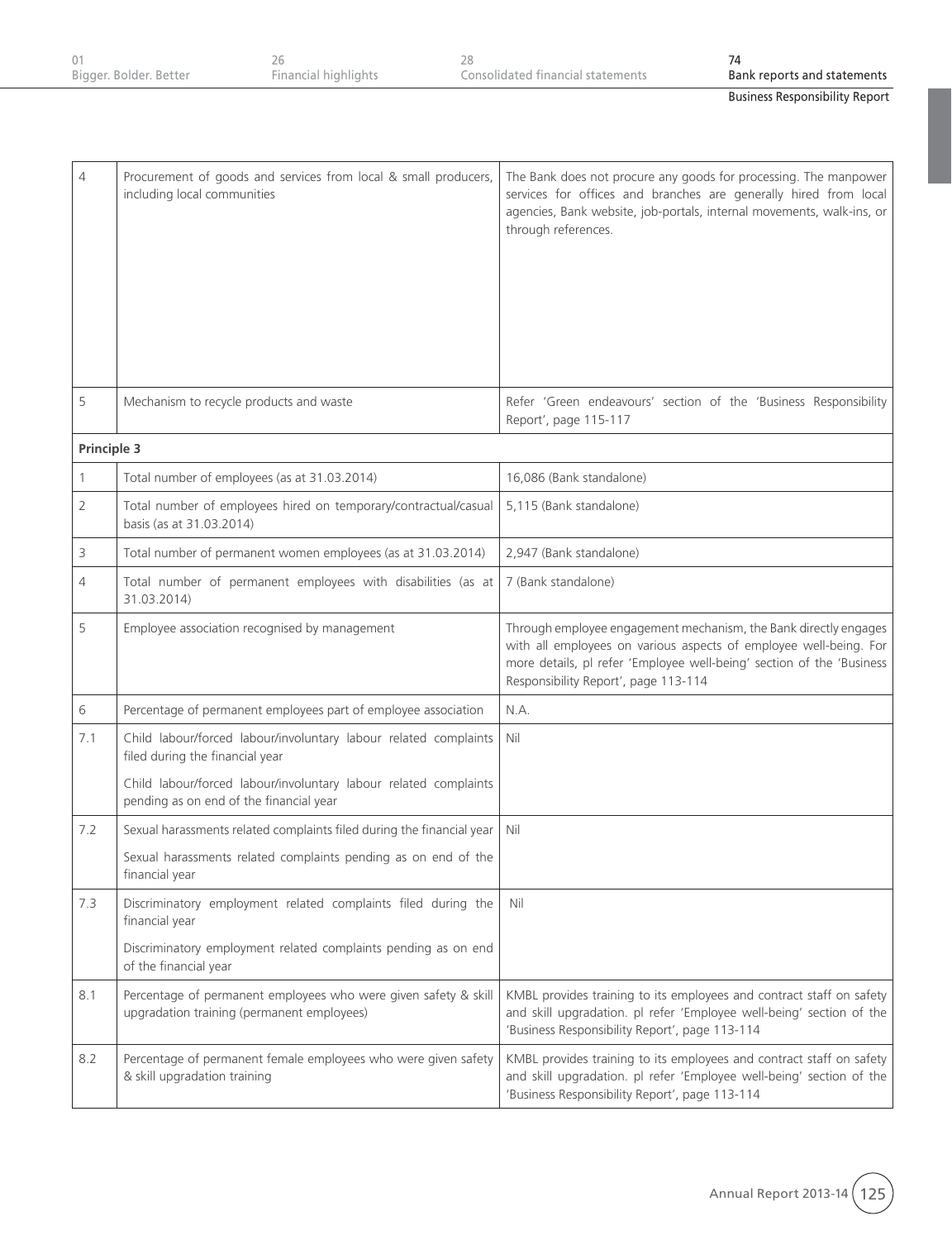

| 8.3            | Percentage of casual/temporary/contractual employees who were<br>given safety & skill upgradation training                                             | KMBL provides training to its employees and contract staff on safety<br>and skill upgradation. pl refer 'Employee well-being' section of the<br>'Business Responsibility Report', page 113-114 |
|----------------|--------------------------------------------------------------------------------------------------------------------------------------------------------|------------------------------------------------------------------------------------------------------------------------------------------------------------------------------------------------|
| 8.4            | Percentage of employees with disabilities who were given safety &<br>skill upgradation training                                                        | KMBL provides training to its employees and contract staff on safety<br>and skill upgradation. pl refer 'Employee well-being' section of the<br>'Business Responsibility Report', page 113-114 |
| Principle 4    |                                                                                                                                                        |                                                                                                                                                                                                |
| 1              | Mapping of internal and external stakeholders                                                                                                          | Yes. Refer 'Materiality and Stakeholder Engagement' section of<br>'Business Responsibility Report', page 114-115                                                                               |
| 2              | Identification of the disadvantaged, vulnerable & marginalised<br>stakeholders.                                                                        | Refer 'Materiality and Stakeholder Engagement' section of 'Business<br>Responsibility Report', page 114-115                                                                                    |
| 3              | Special initiatives to engage<br>disadvantaged, vulnerable &<br>marginalised stakeholders                                                              | Refer 'Financial inclusion' section of 'Business Responsibility Report',<br>page 111-112                                                                                                       |
| Principle 5    |                                                                                                                                                        |                                                                                                                                                                                                |
| 1              | Policy relating to Human Rights covering the Company and Group/<br>Joint Ventures/ Suppliers/Contractors/NGOs /Others                                  | The Policy statement on Human Rights and Anti-Discrimination is<br>applicable for the Bank. Refer 'Policy framework' section of 'Business<br>Responsibility Report', page 115                  |
| 2              | Stakeholder complaints on human rights received in the past financial<br>year and percentage satisfactorily resolved by the management                 | Nil                                                                                                                                                                                            |
| Principle 6    |                                                                                                                                                        |                                                                                                                                                                                                |
| 1              | Policy relating to Environment covering the Company and Group /<br>Joint Ventures / Suppliers / Contractors / NGOs / Others                            | The Policy Statement on Environment is applicable for the Bank. Refer<br>'Policy framework' section of 'Business Responsibility Report', page<br>110-111                                       |
| $\overline{2}$ | Strategies / initiatives to address global environmental issues such as<br>climate change, global warming, etc.                                        | Refer 'Green endeavours' section of 'Business Responsibility Report',<br>page 115-117                                                                                                          |
| 3              | Identification and assessment of potential environmental risks                                                                                         | Refer 'Green endeavours' section of 'Business Responsibility Report',<br>page 115-117                                                                                                          |
| 4              | Projects related to Clean Development Mechanism                                                                                                        | None                                                                                                                                                                                           |
| 5              | Initiatives on clean technology, energy efficiency, renewable energy,<br>etc.                                                                          | Refer 'Green endeavours' section of 'Business Responsibility Report',<br>page 115-117                                                                                                          |
| 6              | Emissions / Waste generated by the company within the permissible<br>limits given by CPCB / SPCB                                                       | N.A.                                                                                                                                                                                           |
| 7              | Number of show cause / legal notices received from CPCB / SPCB<br>which are pending (i.e. not resolved to satisfaction) as on end of<br>Financial year | Nil                                                                                                                                                                                            |
| Principle 7    |                                                                                                                                                        |                                                                                                                                                                                                |
| 1              | Trade or chamber association memberships                                                                                                               | Refer 'Policy advocacy' section of 'Business Responsibility Report',<br>page 117                                                                                                               |
| 2              | Advocacy through above associations for the advancement or<br>improvement of public good                                                               | Refer 'Policy advocacy' section of 'Business Responsibility Report',<br>page 117                                                                                                               |